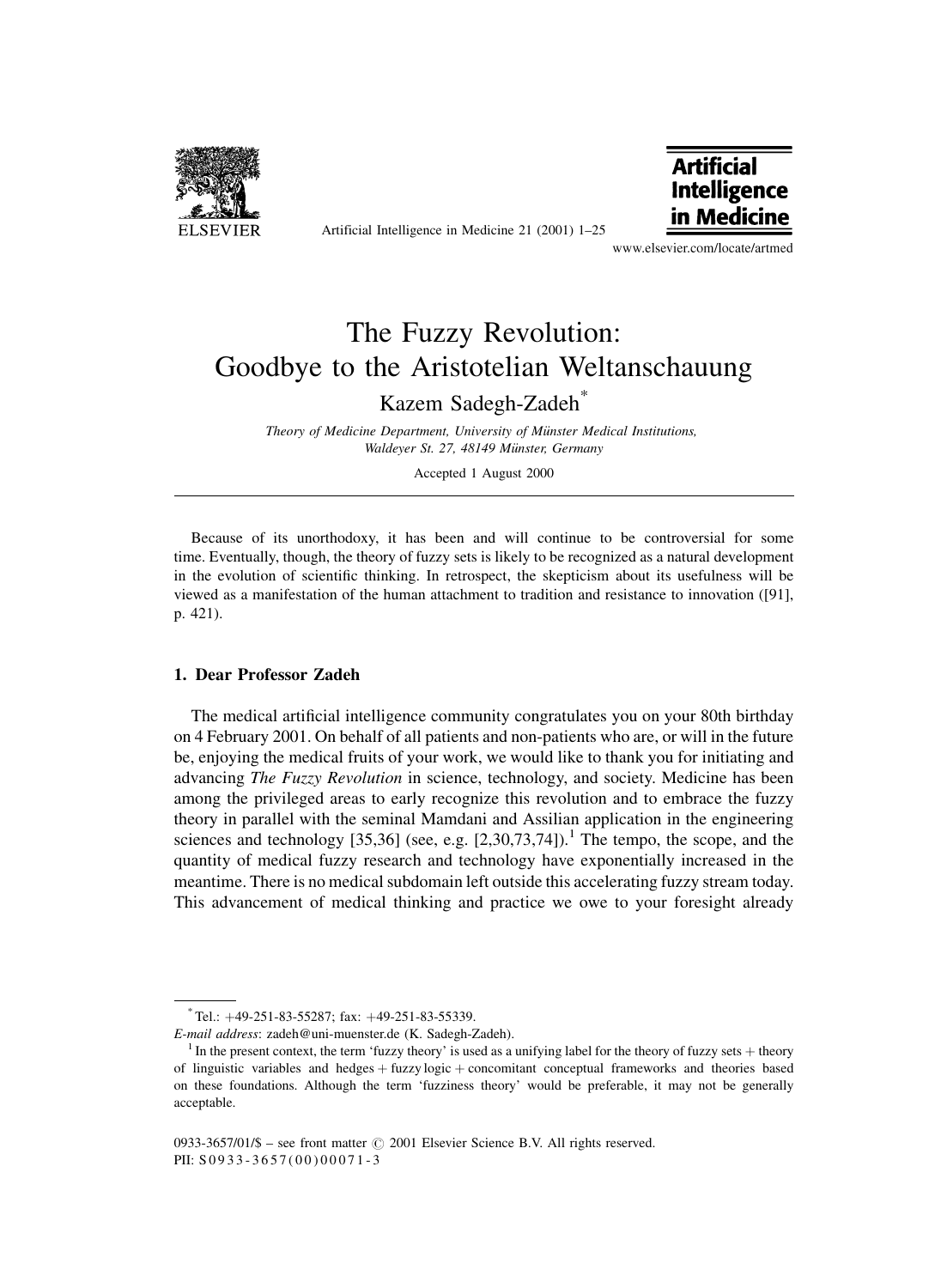communicated in 1962, 3 years before the explicit inception of your fuzzy theory in 1965 [77,78]:

In fact, there is a fairly wide gap between what might be regarded as `animate' system theorists and `inanimate' system theorists at the present time, and it is not at all certain that this gap will be narrowed, much less closed, in the near future. There are some who feel this gap reflects the fundamental inadequacy of the conventional mathematics — the mathematics of precisely-defined points, functions, sets, probability measures, etc. — for coping with the analysis of biological systems, and that to deal effectively with such systems, which are generally orders of magnitudes more complex than man-made systems, we need a radically different kind of mathematics, the mathematics of fuzzy or cloudy quantities which are not described in terms of probability distributions... ([76], p. 857).

Since the patient as the subject of medicine is an animate system, medical professionals in research and practice are indeed animate system theorists and "need a radically different kind of mathematics...'' you have created. The prospect above was concretized later by explicit demonstrations such as "Biological application of the theory of fuzzy sets and systems'' [79], and by numerous encouragements and hints we have received from you regularly in your ground-breaking publications. Unfortunately, initial misunderstandings on the nature of fuzzy theory disseminated by some scholars such as Rudolf Kalman, William Kahan and Myron Tribus have been a major obstacle to the awareness in medicine that this theory is no mere addition to the traditional methods and methodologies, but a novel Weltanschauung steadily and quietly bringing about a radical revolution of scientific thinking, reasoning and concept and theory formation on the one hand, and of technology and society, on the other. In contrast to ineffective attempts in the past by different scholars to criticize or refute one or the other of the Aristotelian principles in isolation, it successfully terminates the whole Aristotelian paradigm that has been reigning over scientific reasoning and human culture for the last 2300 years. In this sense, it represents a unique, unprecedented example of Thomas Kuhn's account of scientific change by paradigm shift [33].

The all-embracing paradigm shift caused by fuzzy theory that we are excitedly witnessing is too far-reaching to allow any of the Aristotelian foundations to survive. It, thus, exercises an unfuzzy break with a long-standing and deeply entrenched tradition. To assess the impact of this departure on human culture and civilization in general, and on medicine in particular, we will have to carefully consider what in this process is being replaced with what.

#### 2. Goodbye to the Aristotelian Weltanschauung

The Polish physician Ludwik Fleck published in 1935 a remarkable book in German entitled Entstehung und Entwicklung einer wissenschaftlichen Tatsache, i.e. genesis and development of a scientific fact, which was neglected by his contemporaries  $[19,20]$ . Like Karl Popper's influential monograph on 'The Logic of Scientific Discovery' launched in the same year  $[40]$ , the Vienna Circle's logical-empiricist view on the nature of scientific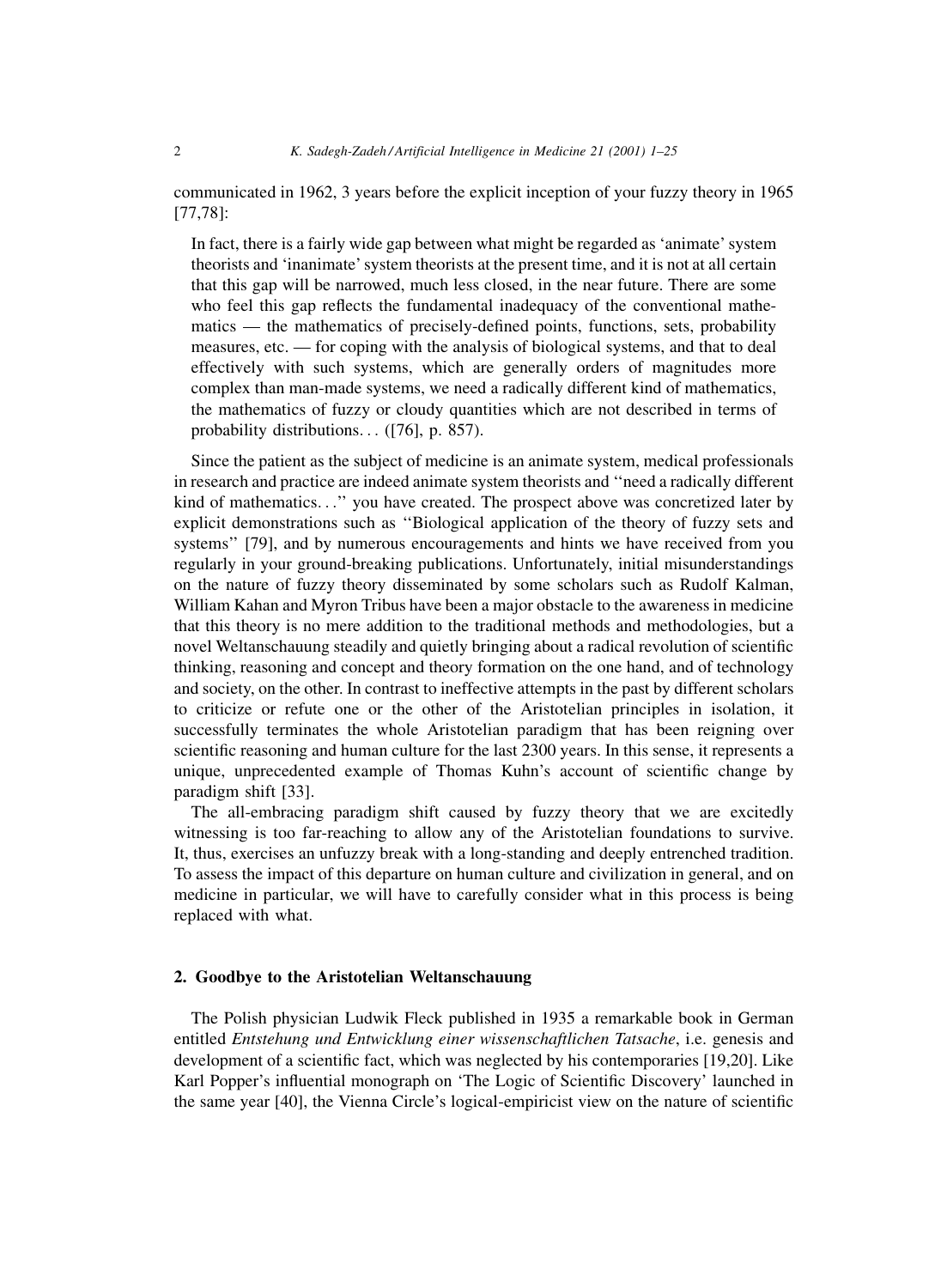knowledge was its target.<sup>2</sup> Unlike Popper and by a detailed historical-philosophical analysis of research on syphilis, however, Fleck developed in his book a fascinating, original, relativistic epistemology according to which scientific knowledge is constructed by a 'thought collective', which we would call 'scientific community' today, acting in the realm of a particular `thought style'. Viewed from within different thought styles, things look different [19-22].

As Thomas Kuhn briefly acknowledges in the foreword to his acclaimed book on the structure of scientific revolutions ( $[33]$ , pp. vi-vii), Fleck's widely unrecognized publication has served as the main source of inspiration of his own paradigm-shift theory. Kuhn's paradigms are in fact Fleck's thought styles. Since Kuhn had used his notion of a paradigm extremely loosely and received various, incisive criticisms [37,64], he later substituted for it the notion of a 'disciplinary matrix'  $[34]$ . The disciplinary matrix in a particular scientific area is in essence the set of shared basic rules, methods, and beliefs which underlie theory formation and knowledge acquisition in this area.

Although all of these concepts are still too vague and inadequate to be very useful. $3$  we may, nevertheless, learn from these studies that in contrast to our accustomed views on the development of science and scientific knowledge, this very development is not a cumulative process. Science does not progress continuously and by accumulating knowledge. It does not add to an antecedent knowledge or theory  $T_i$  a subsequent knowledge or theory  $T_{i+1}$  of the same type such that one could reasonably consider science as the open, ordered series of related theories  $T_1, T_2, \ldots, T_{i+1}$ . Scientific ideas, theories, and worldviews evolve discontinuously in that a body of knowledge or theory  $T_i$ , which is held over a particular period of time, is dislodged by another body of knowledge or theory  $T_i$  because the disciplinary matrix within which the former theory  $T_i$  had grown, changes to another disciplinary matrix which gives rise to the new theory,  $T_i$ , that is incompatible and incommensurable with its predecessor  $T_i$ . For example, the Hippocratic and Galenic humoral pathology rooted in the pre-anatomical era of antiquity considered illness as an imbalance of four humors in the body, i.e. bile, phlegm, blood and urine, and lasted until the eighteenth century. After Andreas Vesalius' anatomy, De Humanis Corporis Fabrica (1543), and the then-emerging early empiricism conceptualized by Francis Bacon and John Locke had made a novel, empirical-anatomical disciplinary matrix available within which illness appeared to have something to do with solid parts of the body, humoral pathology was replaced with the localized pathology of De Sedibus et Causis Morborum (1761) by Giovanni Battista Morgagni. By the end of the eighteenth century, it was complemented by

 $2$ The Vienna Circle (1923-1936) was a small group of philosophers, natural scientists, social scientists, and mathematicians such as Moritz Schlick, Otto Neurath, Rudolf Carnap, Hans Hahn, Friedrich Waismann, Herbert Feigl, Karl Menger, Kurt Gödel and a few additional ones. It constituted the germ cell of a philosophical movement dubbed 'logical empiricism' propagating the view that knowledge of the world is perception plus logic (cf. [9,32]). Ludwik Fleck (1896-1961) was a Polish physician and microbiologist and lived in Lwow, Poland. In June 1941, he was deported to the Jewish ghetto in his city and later, in December 1943, to the concentration camp Buchenwald in Germany to do research on typhus serum. He survived and returned to Poland in 1945 and emigrated to Israel in 1957. He is widely recognized today as the founder of the social constructionist theory of science. For a comprehensive account of his life and work, see [11]. <sup>3</sup> For an extensive and inspiring explication and elucidation, see [65].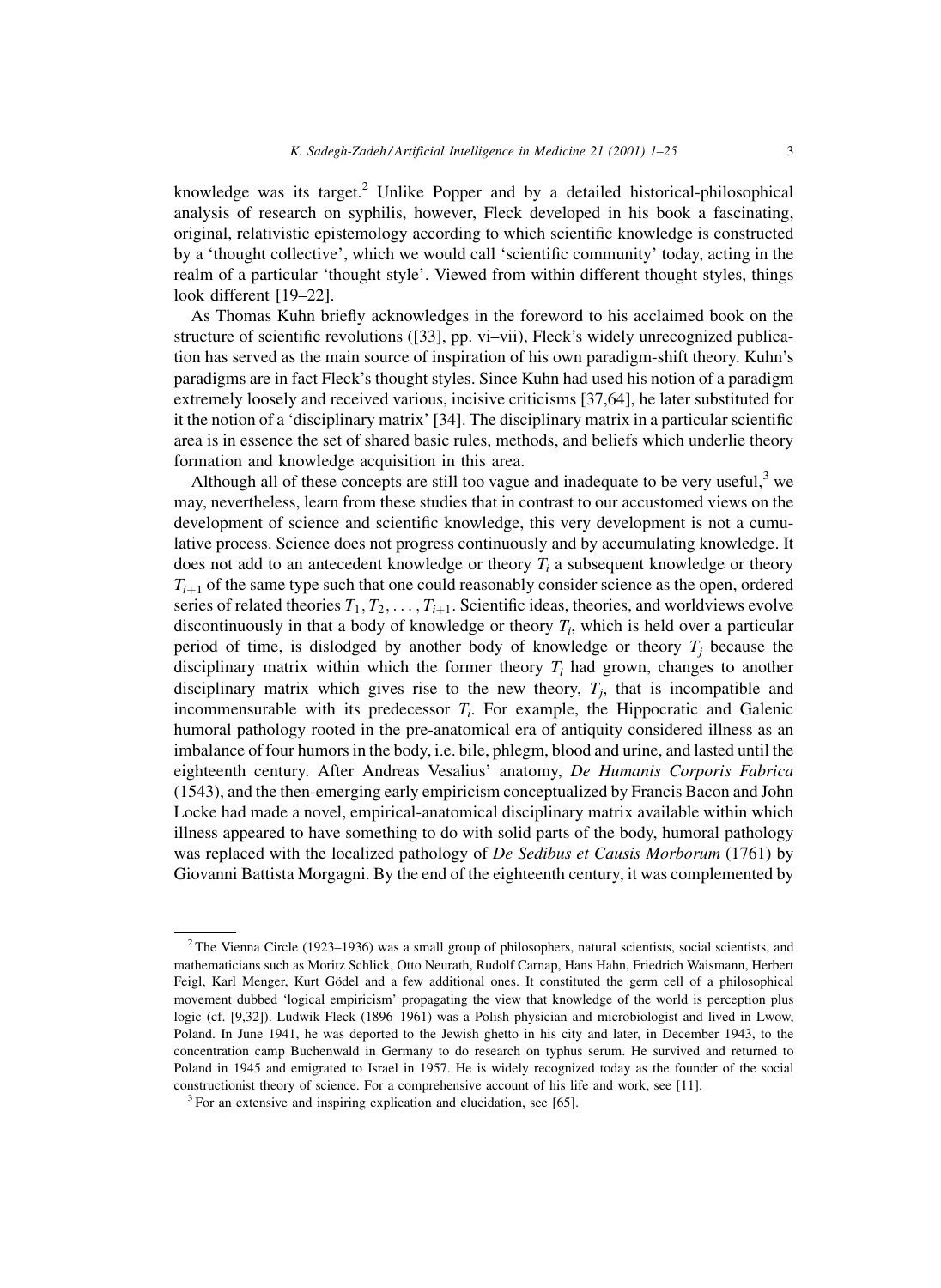Francois Xavier Bichat's tissue pathology. After the development of the microscope had enabled Theodor Schwann to discover the animal cell around 1838, localized pathology was replaced with Rudolf Virchow's *cellular pathology* (1858), which considered diseases as cellular changes and disorders. With some alterations and additions, this view has been dominating medicine since. We are currently witnessing the emergence of a competing molecular pathology, e.g. genomics and pathobiochemistry, which explains and treats diseases as molecular processes in the body. Maybe our descendants will encounter quantum pathology or something like that in the near future [59].

In the course of such a discontinuous evolution, a preceding theory  $T_i$  is abandoned and a subsequent theory  $T_i$  is used instead. This is so not because  $T_i$  was demonstrated to be false or  $T_i$  was shown to be true, but because concepts and methods have changed which are employed in constructing and acquiring knowledge, i.e. theory  $T_i$  in the present case.

Our examples above and also comparable cases dealt with in the literature, such as Newtonian mechanics or Einstein's theory of relativity and the like, exemplify only particular theories and singular pieces of knowledge, each of which emerges from within a specific disciplinary matrix. Interestingly, however, there are also disciplinary matrixes of higher generality, such as the concept of two-valuedness, which are responsible not only for the emergence of individual theories, but for the very mode of scientific thinking and inquiry in all fields. At the highest level of generality we presently encounter, to our surprise, a particular disciplinary matrix which has been nourishing all sciences and theories for the last 2300 years, i.e. the Aristotelian disciplinary matrix, because it contains the two-valued, classical logic with which researchers reason and defend their work. What is being eradicated by fuzzy theory is just *this* universal disciplinary matrix. One may, therefore, easily imagine what may happen when this deeply entrenched Aristotelian thought style will be replaced with the thought style of fuzzy theory. No conceptual structure, method, knowledge, theory, and research program will survive which does not accord with the new disciplinary matrix.

The foundations of the Aristotelian disciplinary matrix had been laid by Aristotle himself in his Metaphysics, Organon, and De Interpretatione. They would constitute over more than two millennia the basic principles of classical reasoning in science, mathematics, philosophy, religion, politics, law, ethics, and all other areas. The following six passages A–F stated in the *Metaphysics*, together with a seventh concept, G, a modern derivative from his logic, sufficiently represent these principles:

 $(A)$  This will be plain if we first define truth and falsehood. To say that what is is not, or that what is not is, is false; but to say that what is is, and what is not is not, is true (The *Metaphysics*, Book IV, 1011 b  $26-27$  [3].

(B) By demonstrative I mean..., e.g. "everything must be either affirmed or denied", and "it is impossible at once to be and not to be" (ibid., B III,  $996$  b  $27-30$ ).

(C) ... that is the most certain of all principles. Let us next state what this principle is. ``It is impossible for the same attribute at once to belong and not to belong to the same thing and in the same relation" (ibid, B IV,  $1005$  b  $19-23$ ).

(D) Nor indeed can there be any intermediate between contrary statements, but of one thing we must either assert or deny one thing, whatever it may be (ibid., B IV, 1011  $23 - 24$ ).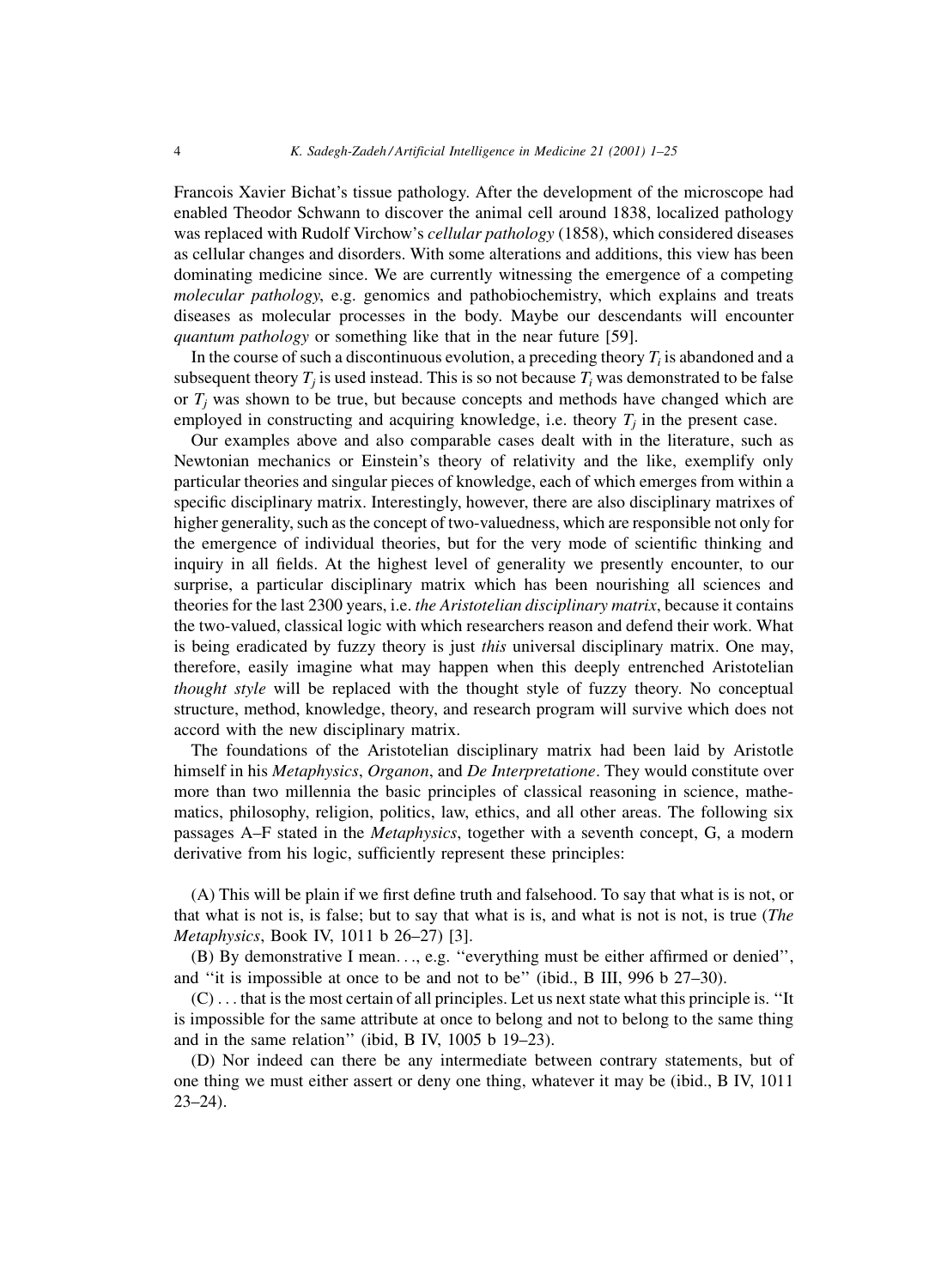(E) Further, an intermediate between contraries will be intermediate either as grey is between black and white, or as ``neither man nor horse'' is between man and horse (ibid., B IV,  $1011$  b  $29-32)$ .... Again, there will also be an intermediate in all classes in which the negation of a term implies the contrary assertion; e.g. among numbers there will be a number which is neither odd nor not-odd. But this is impossible... (ibid.,  $\overline{B}$  IV, 1012 a 8–11).

(F) Again, unless it is maintained merely for argument's sake, the intermediate must exist beside all contrary terms; so that one will say what is neither true nor false. And it will exist beside what is and what is not; so that there will be a form of change beside generation and destruction (ibid., B IV,  $1012$  a  $5-8$ ).

 $(G)$ A set of premises logically implies a conclusion if, and only if, whenever the premises are true the conclusion is true. Passage A is the correspondence concept of truth providing the basis for the rest, and being the root of the correspondence theory of truth and of Tarski semantics of classical, two-valued logic. Passage B is the principle of two-valuedness. The second half of this passage and passage C are alternative formulations ofthelaw of non-contradiction, which says that a statement of the form  $\alpha \wedge \neg \alpha$  is contradictory, never true and should therefore be rejected,  $\neg(\alpha \land \neg \alpha)$ . Passages B and D give different forms of the law of excluded middle,  $\alpha \vee \neg \alpha$ , which say that such a statement is a tautology and always true.

In passage E, two-valuedness is defended once again because otherwise one would have to suppose that there are  $\frac{-\text{sic}!}{\text{classes without sharp boundaries between members and}}$ non-members. But this is, Aristotle says, impossible. So he may be viewed as the progenitor of Georg Cantor's two-valued set theory.

Passage F in the same vein rejects the view that there may be an intermediate between being and nonbeing. This commonly held Aristotelian ontology will be referred to below as the doctrine of crisp existence. All of us share this ontological doctrine, since all of us believe and assert that `everything is or is not, there is no intermediate between being and nonbeing'.

The closing definition, G, of the concept of logical implication, consequence, or inference, has emerged from the modern reconstruction, completion, and axiomatization of Aristotelian logic in the 19 and 20th centuries by Bernhard Bolzano, Gottlob Frege, Bertrand Russell and others. It represents the basic concept of the theory of deduction and proof underlying all classical mathematics, science, and technology.

There have been various attempts in the past to invalidate one or another of the principles or concepts A±G above in isolation. None of them has attained general acceptance, however. For example, many-valued logics run counter to the principle of two-valuedness. Intuitionistic logic does not accept the law of excluded middle. Paraconsistent logics reject the law of non-contradiction.<sup>4</sup>

<sup>4</sup> Paraconsistent logics are inconsistency tolerant systems of logic which do not contain a principle of noncontradiction. They originated around 1910 with the Russian physician Nikolaj A. Vasiliev (1880–1940), who at the beginning of the 20th century taught philosophy at the University of Kazan, Russia. Inspired by Nikolaj Lobachevski's non-Euclidean geometries in which the Euclidean parallel postulate is not valid, he attempted to construct new, 'Imaginary Logics' by discarding some of the basic laws of classical logic [4,70,71]. These logics would enable us to study a large class of `imaginary worlds' that are impossible to classical logic, but nevertheless, quite well imaginable. After Stanislaw Jaskowski's interlude [29], specific research in this new field of non-classical logics was initiated by the significant work of the Brazilian logician and philosopher Newton C.A. da Costa [12,13]. The term 'paraconsistent logic' was coined by the Peruvian philosopher F. Miro Quesada in 1976. For a comprehensive account of the subject, see [25,41,50].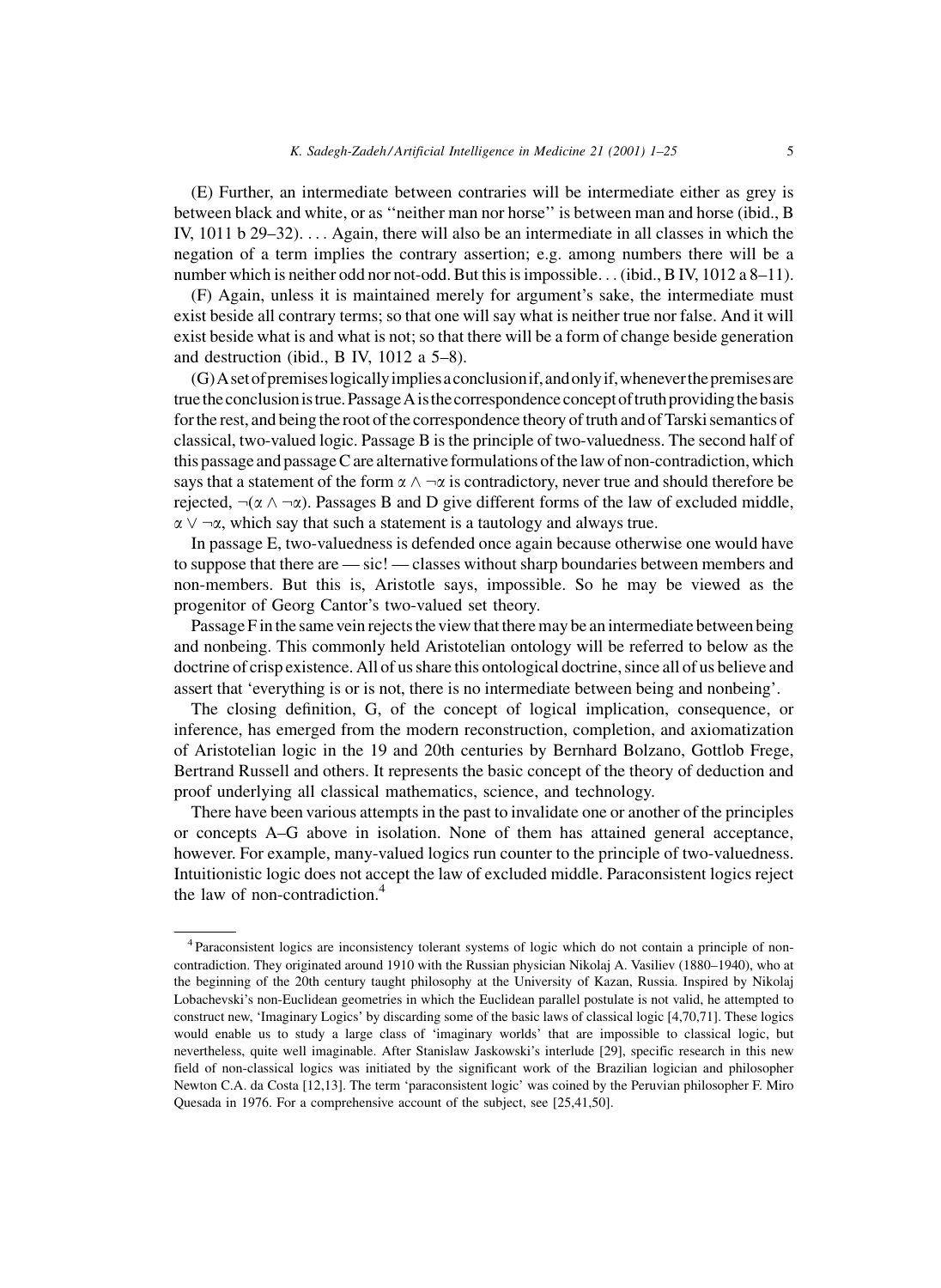However, the lethal collapse of the Aristotelian disciplinary matrix is caused by fuzzy theory in that all fundamental principles and concepts A–G above are being removed at once in the following way.

The treatment of truth in fuzzy theory as a many-valued linguistic variable with a colorful and invigorating term set such as {true, not true, very true, completely true, more or less true, fairly true, false, very false,..., etc....}, and the treatment of these terms as labels of fuzzy sets over the unit interval (see  $[85-87]$ ), is an ingenious and highly esthetic dethronement of all existing theories of truth and of all simplistic semantics, including Aristotele's, Tarski's, Carnap's, and Kripke's perspectives. It goes without saying that whenever the simplistic concept of truth is lost, everything dependent will also vanish. That means that following the fall of A above, B-G will automatically collapse. Fortunately, there is a complete substitute for all of that, the fuzzy theory, which is capable of reigning immediately as the new disciplinary matrix. Its availability as a more than perfect substitute is, thus, the reason of its success. $<sup>5</sup>$ </sup>

As a substitute, the fuzzy theory is a many-valued conceptual system. As stated in B above, a consequence of this removal of the Aristotelian two-valuedness is that the principles of excluded middle and non-contradiction, B-D above, are also passé because the union of a fuzzy set X and its complement  $X<sup>c</sup>$  is not necessarily the base set, and their intersection is not necessarily empty, i.e.  $X \cup X^c \neq \Omega$  and  $X \cap X^c \neq \emptyset$ .

It took approximately 2300 years to refute the Aristotelian position against fuzziness stated in E above and to demonstrate that there are, first, intermediates between members and non-members of a class, and second, numbers which are neither odd nor not-odd, e.g. the fuzzy number `approximately 2300'.

Thus far, the overall effect is an implosion of the classical concept of two-valued inference sketched in G above and, as a consequence, the decease of all two-valued logics. We will return to this point in Section 4. Let us first supplement the new paradigm with a novel facet, invalidating  $F$  above, to complete our goodbye to  $A-G$  above.

#### 3. Fuzzy ontology

As already indicated, the human reason seems to hold a two-valued ontology reflected in the common belief that `everything is or is not, there is no intermediate between being and nonbeing'. This Aristotelian doctrine of crisp existence cited in F above that has governed Western philosophy, logic, science, religion, and commonsense for the last two millennia, no longer applies. To sketch this outlook we will add to the class of fuzzy quantifiers the fuzzy existence operator "there is to some extent", denoted by  $\exists'$ . The sentence  $\exists' x(Px)$ thus reads there is to some extent an x such that x is  $P$ . Let  $P$  be any predicate that signifies a corresponding set P with the membership function  $\mu_P$ . Then we may define:

<sup>5</sup> Mere criticisms of a disciplinary matrix extended from within an empty hole will never suffice to force a shift because the question will arise: a shift to where? For example, we have as yet encountered many such vacuous attempts in medicine, e.g. homeopathy and psychosomatics, which have been vainly trying to shift modern medicine from its natural-scientific concepts and methods to: where? Nobody knows.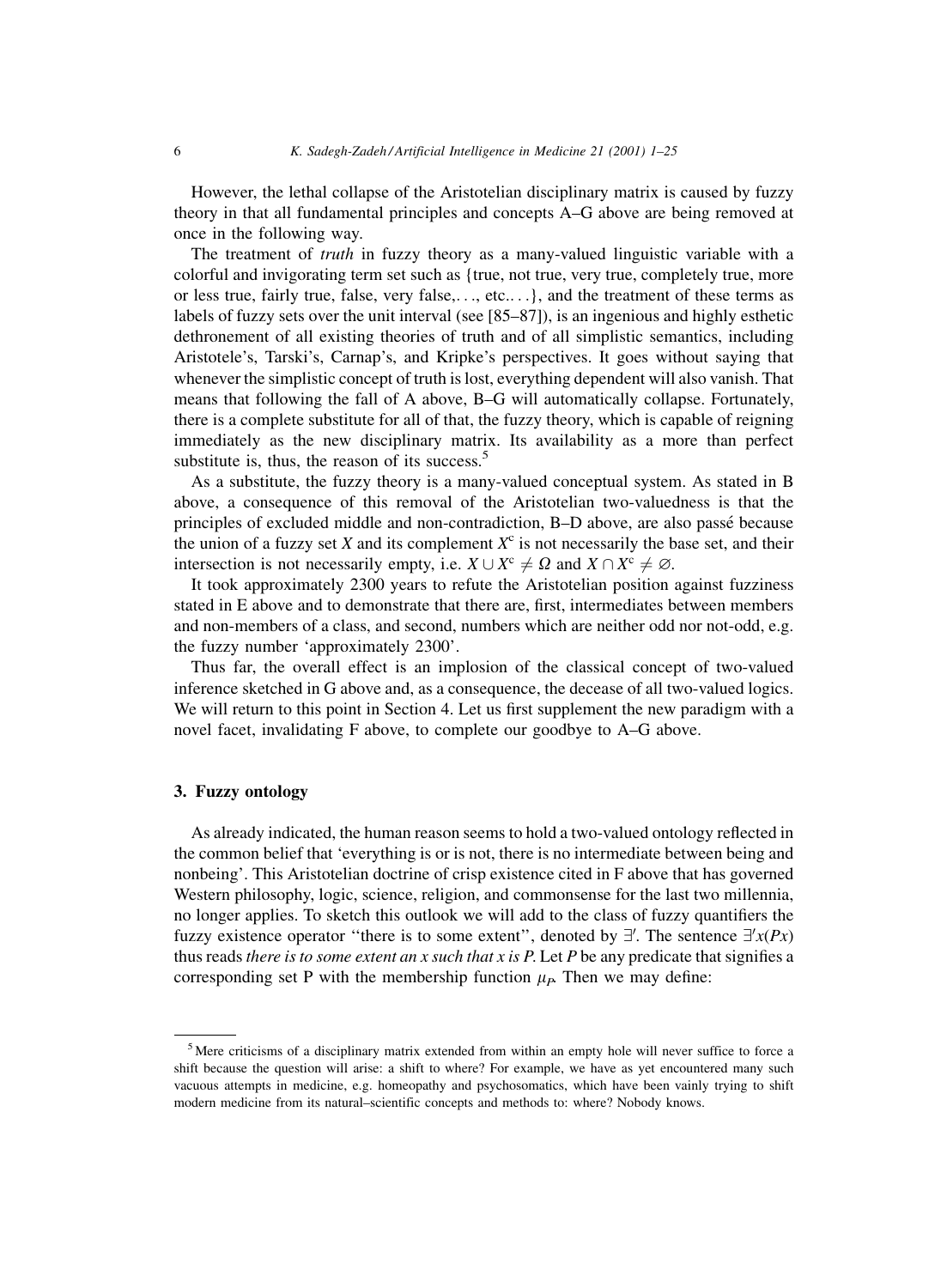**Definition 1.**  $\exists x(Px)$  if and only if  $\exists r(\mu_P(x) = r)$ .

An object x whose graded existence is asserted by a statement of the form  $\exists x(Px)$ , is a  $fuzzy object$ . An example is David. He is young to the extent 0.7. Thus, the definition above implies that there is to some extent someone who is young. The proposition that to the extent 0.2 the earth is a big planet provides a second example, i.e. the fuzzy object the earth. Elementary particles of quantum physics are additional examples which Werner Heisenberg has tried to grasp by his uncertainty principle.

Obviously, any fuzzy set defines fuzzy objects. The fuzzy existence of such an object may be measured by a new operator  $P^{\perp}$  that is read 'relative to P there is to the extent r'. Accordingly, the expression  $P^{\exists'}_{r}x(Px)$  means that *relative to P there is to the extent r an x* such that x is P. In place of Definition 1, this metric existence operator may be defined as follows:

**Definition 2.**  $P\exists r \in P \mathcal{F}(Px)$  if and only if  $\exists r(\mu_P(x) = r)$ .

With regard to our first example above which said that David is young to the extent 0.7, this new concept implies that relative to the predicate young there is to the extent 0.7 someone who is young, i.e. David.

According to this new concept, a fuzzy object exists only relative to a particular predicate and to a particular extent between 1 and 0. The transition from being to nonbeing and vice versa is thus gradual rather than abrupt.  $\Pi \alpha v \tau \alpha \rho \epsilon i$ . Everything exists to an extent  $r < 1$ . If this  $r = 0$  for all predicates of a particular language, the object does not exist with respect to this language. However, it may exist with respect to another language. That means, first, that a language induces an ontology, and second, that being and nonbeing is relative to languages and logics. "Change your language or logic, and you will see another world'' ([48], p. 171).

This amounts roughly to saying that to be is to be a fuzzy object, i.e. a member of a fuzzy set within a particular language [50].<sup>6</sup>

# 4. Fuzzy proof theory

It has been said above that within the new disciplinary matrix the two-valued concept of classical–logical inference implodes. As a result, classical logic ceases to serve as a means of reasoning in science and technology. This decease is not only due to the abovementioned implosion. It is also caused by the unparalleled power of *fuzzy logic* to cope with vagueness in the widest sense, i.e. with partially true statements, fuzzy connectives, fuzzy predicates, predicate modifiers, and fuzzy quantifiers.

<sup>&</sup>lt;sup>6</sup> Viewed from this perspective, Quine's well-known account of ontology which says that "to be is to be the value of a variable'' ([42], p. 15) appears somewhat simplistic. In developing my ontology over the years, I have profited from discussions with my friend Professor Newton C. Affonso da Costa, University of Sao Paulo, and from his publications and manuscripts, e.g. [14].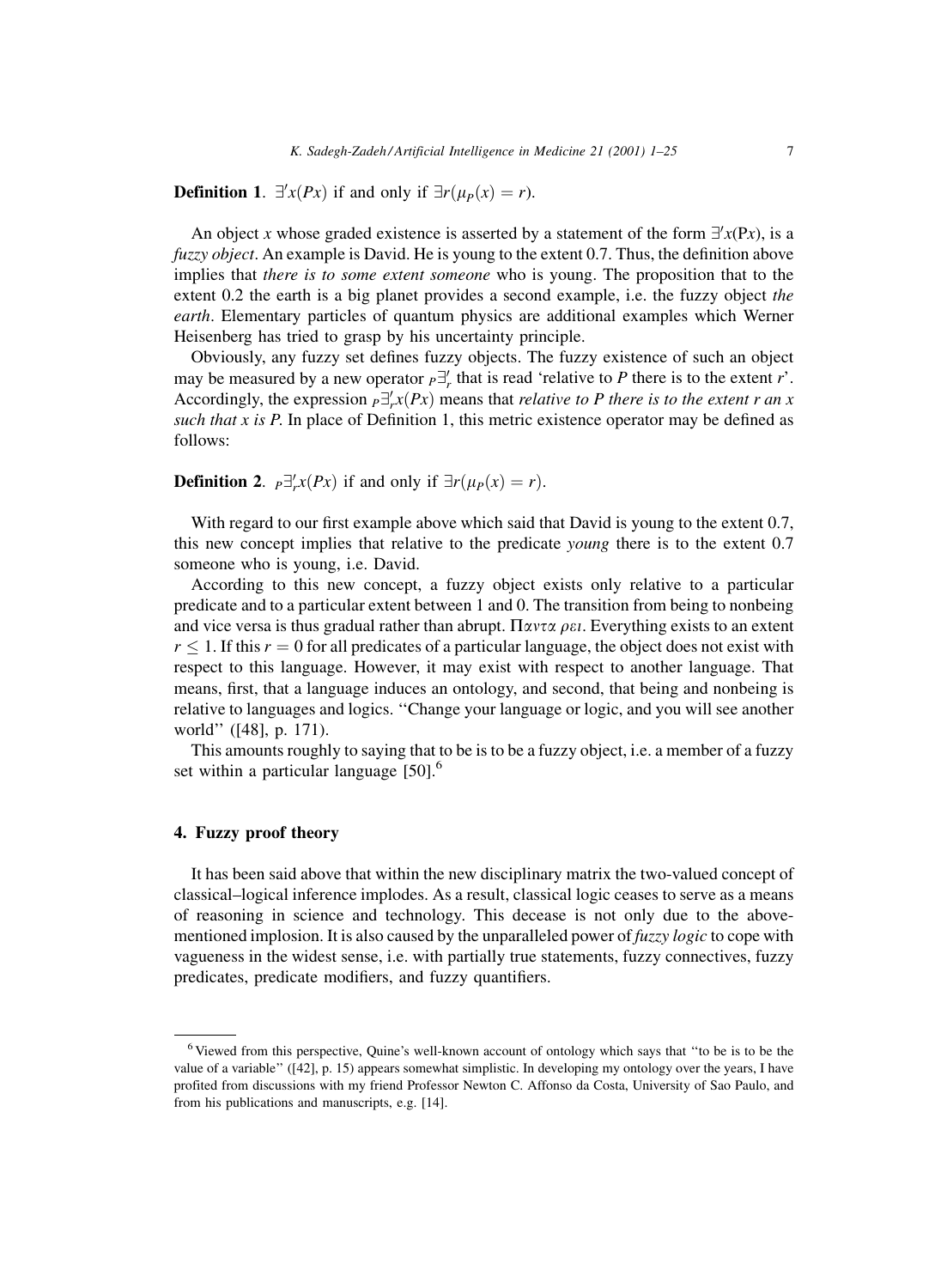Capable of dealing with these and other vague ingredients of natural languages and commonsense reasoning, fuzzy logic started with the doctrine of being a logic of approximate reasoning based on rules of inference whose validity is approximate rather than exact (cf. [83–87,90,5]). Although it has become a truly strong theory of reasoning and control in the meantime, its initial doctrine continues to be widely misunderstood. Many traditional logicians and mathematicians are still hesitant about taking a logic seriously that relies on approximate rules of inference (cf., e.g. [27,28]). This is so because it has not yet been properly ascertained what is actually brought about by fuzzy logic. One considers its surface structure and overlooks the processes in its deep structure. In the depth of fuzzy logic the following development may be observed which represents a philosophically most intriguing aspect of the revolution.

We have already stated that the Aristotelian two-valuedness is being replaced with the fuzzy-theoretical many-valuedness. This substitution is vividly reflected in the fuzzytheoretical treatment of *truth* as a many-valued linguistic variable. However, this manyvaluedness not only concerns factual truths and falsehoods when the truth or falsehood of a statement such as, for example, `snow is white' is considered, but also affects the concept of logical truth that characterizes the metalinguistic relation of classical-logical inference sketched in G in Section 2. That means that in the depth of fuzzy theory there is a hidden, metalinguistic concept of many-valuedness, i.e. inferential many-valuedness, that will more and more emerge as a *fuzzy proof theory* in the near future. With this proof theory at its disposal, fuzzy theory will conquer all mathematical sciences. To shed some light on this imminent course, consider the following, prototypical fuzzy-logical inference:

| <i>a</i> is small                                             | $\equiv$ statement $\alpha_1$ |
|---------------------------------------------------------------|-------------------------------|
| a and b are approximately equal $\equiv$ statement $\alpha_2$ |                               |
| <i>b</i> is more or less small                                | $\equiv$ statement $\beta$    |

Inferences of this type are usually based upon rules such as compositional rule of inference or generalized modus ponens or something else, and are commonly viewed as imprecise. And since what is imprecise is not good, fuzzy logic is not good. A verdict of this kind is strange and wrong simply because it evaluates a fuzzy inference as above from the outmoded perspective of two-valued logic where a statement  $\beta$  either definitely is, or definitely is not, a consequence of a set  $\Sigma = {\alpha_1, \dots, \alpha_n}$  of premises:

A set  $\Sigma = {\alpha_1, \ldots, \alpha_n}$  of premises classical-logically implies a conclusion  $\beta$  iff whenever the premises are true  $\beta$  is true.

According to this classical-logical concept of inference, the set of all consequences of the premises  $\Sigma$ , denoted by cons( $\Sigma$ ), is the set of all statements that are classical-logically implied by  $\Sigma$ , i.e.

 $cons(\Sigma) = {\beta|\Sigma \text{ classical}-\text{logically implies }\beta}$ 

The set cons( $\Sigma$ ) is crisp. This means that given a set  $\Sigma$  of  $n \ge 1$  premises  $\alpha_1, \ldots, \alpha_n$ , traditionally a particular statement  $\beta$  is considered to be implied by  $\Sigma$  if it is true that  $\beta \in \text{cons}(\Sigma)$ , while it is considered not to be implied by  $\Sigma$  if it is true that  $\beta \notin \text{cons}(\Sigma)$ . And since it is not evident if a statement such as  $b$  is more or less small' above is or is not an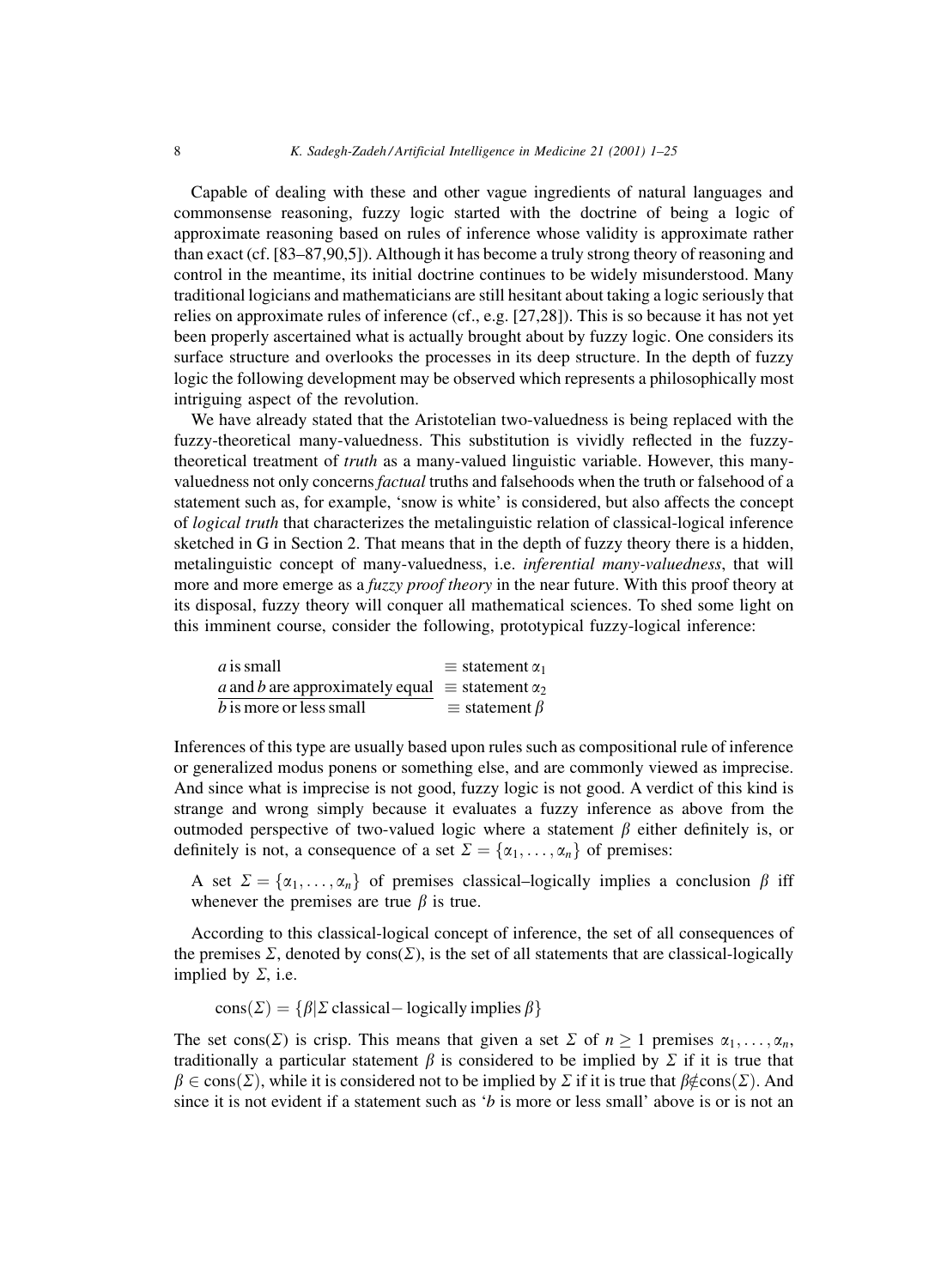element of the set cons( $\{a \text{ is small}, a \text{ and } b \text{ are approximately equal}\}$ ), the inference is labeled 'imprecise', 'vague', or 'uncertain'. A remedy for this perpetual mistake is provided by Zadeh's fuzzifiability principle:

Any theory,  $X$ , may be fuzzified by replacing the concept of a set in  $X$  by the more general concept of a fuzzy set ([98], p. 816).

Thus, let us fuzzify the *set of consequences* of a statement set,  $\cos(\Sigma)$ . This task may be accomplished by constructing a membership function  $\mu_{cons(\Sigma)}$  that assigns a number  $\mu_{cons(\Sigma)}(\beta) \in [0,1]$  to a statement  $\beta$  as the degree of its belonging to the set cons( $\Sigma$ ). As a result, we obtain a concept of graded inference that we also call graded logical implication, graded deduction, or graded reasoning (cf. [45]).

Let S be the set of all syntactically admissible sentences of a particular language. A *crisp* logic L over this language is a mapping of the form

$$
\Rightarrow_L: 2^S \times S \rightarrow \{0, 1\}
$$

with  $\Rightarrow_L$  being its implication operator and  $2^S$  the powerset of S such that for all  $\Sigma \in 2^S$  and  $\beta \in S$  we have  $\Rightarrow$   $_L(\Sigma, \beta) = 1$  if according to logic L the statement  $\beta$  follows from the statement set  $\Sigma$ , and  $\Rightarrow$   $_L(\Sigma, \beta) = 0$ , otherwise. By contrast, a fuzzy logic FL over that language is a generalized mapping of the form

$$
\Rightarrow_{\mathrm{FL}}: F(2^S) \times S \to [0,1]
$$

with  $F(2^S)$  being the fuzzy powerset of S such that  $\Rightarrow$   $_{FL}(\Sigma, \beta) = r$  says that according to logic FL the statement  $\beta$  follows from  $\Sigma$  to the extent  $r \in [0, 1]$ . The availability of such a fuzzy implication operator,  $\Rightarrow_{FI}$ , would enable us to define our envisaged membership function  $\mu_{cons(\Sigma)}$  above as follows:

$$
\mu_{\text{cons}(\Sigma)}(\beta) = r \text{ iff } \Rightarrow_{\text{FL}}(\Sigma, \beta) = r.
$$

And that means

$$
\mu_{\text{cons}(\Sigma)}(\beta) \Longrightarrow_{\text{FL}}(\Sigma, \beta).
$$

The extent to which a statement  $\beta$  is a member of the consequences of  $\Sigma$  is, thus, the degree of its deducibility from  $\Sigma$ . We would in this way obtain the fuzzy set cons( $\Sigma$ ) of consequences of the premises  $\Sigma$ :

$$
cons(\Sigma) = \{(\beta, r)|r = \mu_{cons(\Sigma)}(\beta)\} = \{(\beta, r)|r \Longrightarrow_{FL}(\Sigma, \beta)\}.
$$

What fuzzy logic is actually doing will give birth just to such a graded concept of deducibility creating a *quantitative logic* that may be called a fuzzy proof theory. A promising approach to this goal is the interpretation of the rules of fuzzy inference as rules of fuzzy constraint propagation [97,100].

<sup>&</sup>lt;sup>7</sup>It is tempting to interpret from this perspective the development of logic as a history of recognizing and handling the phenomenon of fuzzy constraint propagation. The concept of inference in all traditional, deductive logics is a truth preserving relation between premise and conclusion. And that means that all traditional, deductive logics are theories of the propagation of the single constraint "true". But there are innumerable constraints, including the entire term set  $T(\text{truth}) = \{\text{true}, \text{not true}, \text{very true}, \text{quite true}, \text{false}, \ldots\}$  of the linguistic variable truth itself, whose propagation is being studied in fuzzy logic. Also Rudolf Carnap with his probability-based inductive logic may have had some kind of a quantitative logic in mind [10].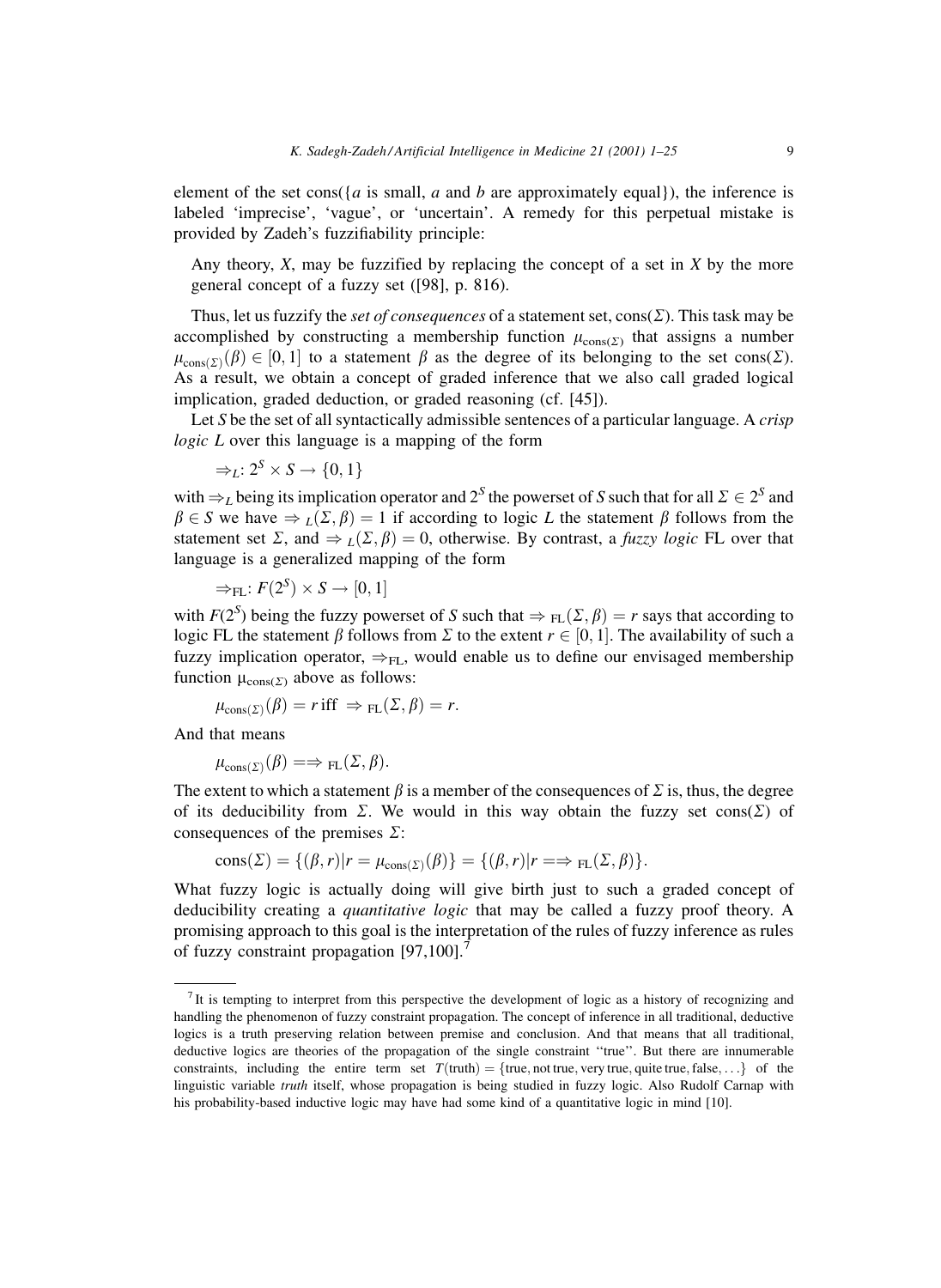While the concept of inference of the quantitative logic above is a numerical variable, a qualitative fuzzy logic would emerge from treating the notion of inference as a linguistic variable. For example, let the sentence ' $\Sigma$  implies  $\beta$ ' be written in prefix notation as implies( $\Sigma$ ,  $\beta$ ). Here, 'implies' is a binary linguistic variable. A possible term set for this linguistic variable,  $T$  (implies), is exemplified by the following arrangement:

 $T$ (implies) = {absolutely, strongly, quite strongly, very strongly, not strongly, weakly, very weakly,  $\dots$  etc $\dots$ }.

In clinical medicine, for instance, a qualitative fuzzy logic would enable the physician to judge to what extent the patient's data implies a particular diagnosis. For example, the result of such a diagnostic reasoning may be:

```
implies (patient data \cup KB, the patient has diabetes) = strongly
```
implies (patient data  $\cup$  KB, the patient has hepatitis  $\rangle$  = very weakly

where patient\_data in the premises comprise a collection of statements about the patient's complaints, symptoms, and signs, and KB is the knowledge base used. Alternatively, the implication relation may also be constructed as ' $\beta$  is implied by  $\Sigma$ ', expressed by the linguistic variable is\_implied( $\Sigma$ ,  $\beta$ ) with the term set:

 $T(i s$ -implied) = {high, medium, low, very high, very low, ... etc...}.

In this case, the physician may arrive, for example, at the clinical judgment:

is implied (patient data  $\cup$  KB, the patient has diabetes) = very high,

is implied (patient data  $\cup$  KB, the patient has hepatitis) = quite low.

In either case, we would in clinical reasoning become able to exploit the powerful theories of linguistic variables, information granulation, and computing with words  $[81,82,85-$ 89,95,97,99,100].

## 5. Fuzzy-theoretical worldmaking

The development and application of fuzzy theory is steadily accelerating. There is no doubt that in a few years the theory will constitute the universal disciplinary matrix in all areas of science, humanities, technology, and human reasoning. The three main pillars upon which it was initially built and still rests and grows are fuzzy set theory, the theory of linguistic variables, and fuzzy logic. As was already referred to in Section 1, the motivation behind this innovation has been the perception that for coping with the analysis of highly complex systems such as the animate ones "we need a radically different kind of mathematics, the mathematics of fuzzy or cloudy quantities..." ([76], p. 857).

As a mathematically oriented system theorist, I had been conditioned to believe that the analytical tools based on set theory and two-valued logic were all that was needed to build a framework for a precise, rigorous and effective body of concepts and techniques for the analysis of almost any kind of man-made or natural system,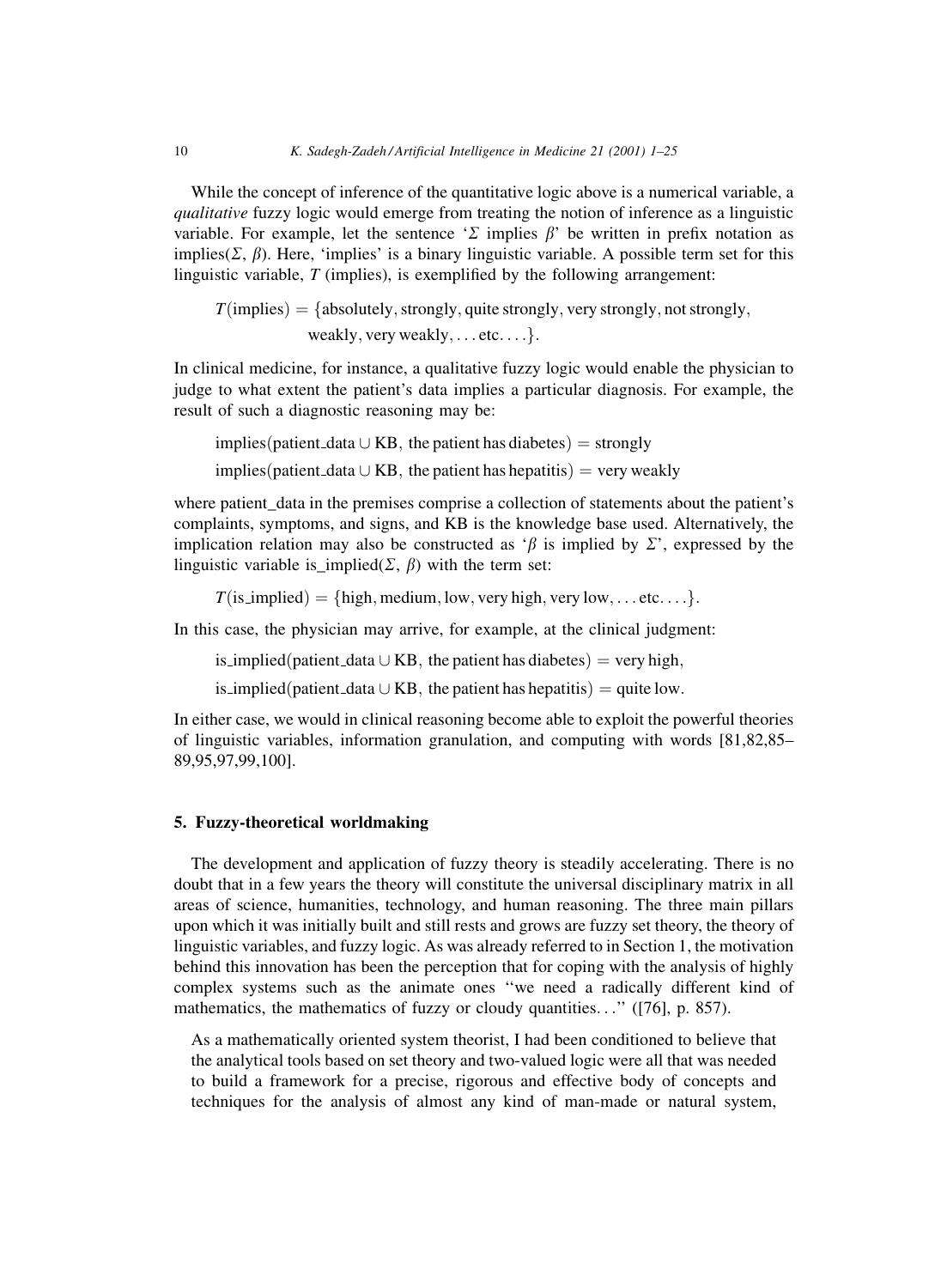including control systems. Then, in  $1961-1963$ , in the course of writing a book on system theory with C.A. Desoer, I began to feel that highly complex systems  $-\frac{1}{2}$ typified by economic and biological systems — cannot be dealt with effectively by the use of conventional approaches. My feeling derived, in the main, from a realization that system description languages based on classical mathematics are not sufficiently expressive to serve as a means of characterization of complex input—output relations in an environment of imprecision and uncertainty.

The culprit as I saw it was the universally made assumption that classes have sharply defined boundaries. They do in classical mathematics, but in the real world that we live in the opposite is the case, that is, almost all classes are fuzzy in the sense that the transition from membership to nonmembership in such classes is gradual rather than abrupt. Accepting this fact, the obvious thing to do is to assume that membership in a class is a matter of degree. This assumption is the genesis of the theory of fuzzy sets.

After I wrote my first paper on fuzzy sets in 1965, my aims as a system theorist underwent a marked shift. I came to the conclusion that not just control theory and systems analysis, but, more generally, most or all scientific methodologies will have to undergo a critical reexamination and move toward the replacement of their crisp foundations with foundations based on fuzzy set theory and fuzzy logic, aiming at a greater generality and better approximation to reality. In the realm of control, in particular, the replacement of crisp logic with fuzzy logic could make it possible to design systems with a much higher MIQ (Machine Intelligence Quotient) compared to those which can be designed by traditional methods... ([96], p. 192).

The worldwide implementation and proliferation of the theory in research and practice within a short period of 36 years after its inception is a convincing proof that all of the intuitions above were correct. But characterizations such as "aiming at better approximation to reality'' that we encounter in appraisals of fuzzy theory seem to presuppose a `reality out there' that would exist independently of a respective theory from within which `that reality' is viewed. This assumption is worthy of reconsideration because a theory both generates and shapes its own domain of application and development, and thus, `the reality'. It provides the categories that are imposed on the basic domain of discourse, the labels to use in categorizing the objects, and the methods for categorizing, describing, and analyzing them. In this sense, it is an a priori frame of reference with a peculiar, new syntax and new semantic basis of language meaning that will influence the subjects and modes of communication and negotiation on the descriptions it will generate. This is especially true of fuzzy theory, since it is at the same time the disciplinary matrix and includes the logic to obey. Once we attempt to describe the `reality out there', we enter a world that is induced by fuzzy-theoretical language itself. For example, in a Georg Cantor world induced by crisp set theory there are no fuzzy sets, no fuzzy numbers, no fuzzy control, no fuzzy expert systems and the like. Even those sets denoted by fuzzy predicates such as *big, tall, young*, and red are handled as crisp sets with clear-cut boundaries. However, furnish the population with the hammers of fuzzy sets, linguistic variables and fuzzy logic, and the world is full of nails. What they were not able to see before, they now discover everywhere. To put it concisely, the reality out there we see through fuzzy-theoretical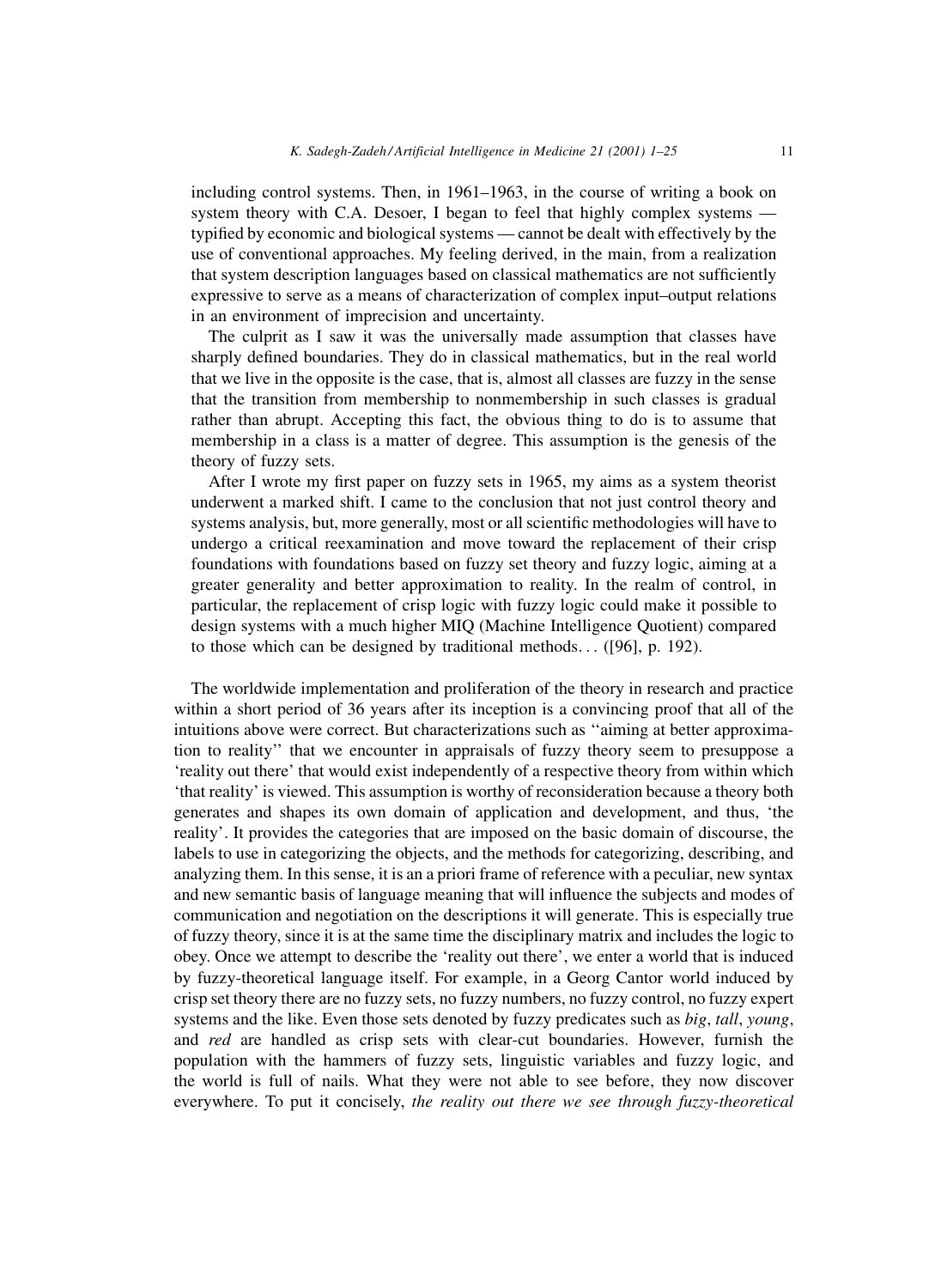glasses is fuzzy-theoretically constructed. Facts are made by visions. And "One must know before one can see'' [20].

Thus, fuzzy sets as the basis of the whole Fuzzy Revolution are not a discovery, but a creation. It is improper to insinuate, as it is done sometimes, that Bertrand Russell and Max Black were the progenitors of this creation, although it is true that these two scholars noticed the problem of vagueness and analyzed the trouble it causes to classical logic [43,6,7]. But it is also equally true that they were not the discoverers of the problem and did not attain any solution (see [60,62]). The problem is an old one that has already been well known in medicine for several centuries. The vagueness and elasticity of terms such as ill, well, sick, healthy, remedy, placebo, treatment efficacy, recovery, cure, alive, dead, pneumonia, appendicitis, headache, delusion, depression, fever, pain, acute, chronic and of the rest of medical vocabulary has concerned physicians for a long time. Due to the lack of a creative solution like *Fuzzy Sets* they have come to the sterile conclusion that clinical decision-making is not a science, but an *art* because it is ineluctably faced with vagueness, imprecision, and uncertainty. This soporific view is the sobering reason why, in spite of all scientific progress in biomedicine and medical technology, clinical judgment has remained archaic and still produces about  $40\%$  misdiagnoses  $[26,46,52-54,57]$ .<sup>8</sup>

Our suggestion above that the post-Aristotelian reality is being fuzzy-theoretically constructed may now be understood in the following way.<sup>9</sup>

Let world  $W = \{x, y, z, \ldots\}$  be a particular collection of any entities such as {apple a, apple b}, and let  $D = \{\alpha_1, \alpha_2, \alpha_3, ...\}$  be any *description* where each  $\alpha_i$  is a statement about W, for example, {apple a is red, apple b is very big}. How do we get such a description D about a world W? That is, where does our worldview on W come from?

A natural language, and any theory as well, may be conceived of as an  $n$ -valued linguistic variable of higher order that takes sets of sentences as its values. Such a set is a set  $D = \{\alpha_1, \alpha_2, \ldots\}$  of *descriptions* the variable generates when at a particular instant of time it is applied to a particular world  $W = \{x, y, z, \ldots\}$  of any entities. It is, therefore, referred to here as a *description variable d* such that  $d(W) = D$ .

For example, let the description variable  $d$  be the theory of cellular pathology and let world W be a particular bioptic specimen  $a$  of human skin. The application of this description variable to this world at a particular instant of time yields a description of the cells of the specimen a. That is, cellular pathology(specimen a) = {the cells of the specimen  $a$  are such and such.

Thus, to say that a world W is describable by a particular description variable d amounts to saying that there is a description  $D = \{ \alpha_1, \alpha_2, \ldots \}$  such that  $d(W) = D$ . Analogously, the assertion that a world  $W$  is describable by a set of statements,  $D$ , is equivalent to the existence postulate that there is a description variable d such that  $d(W) = D$ .

**Definition 3.** x is an L-logical implication structure iff there are A, B, and  $\Rightarrow_L$  such that

<sup>8</sup> Fuzzy machines will change this situation in that they will allocate to the doctor the role of a mobile peripheral for gathering patient data [59,61]. See Section 8. <sup>9</sup> For a detailed discussion, see [50].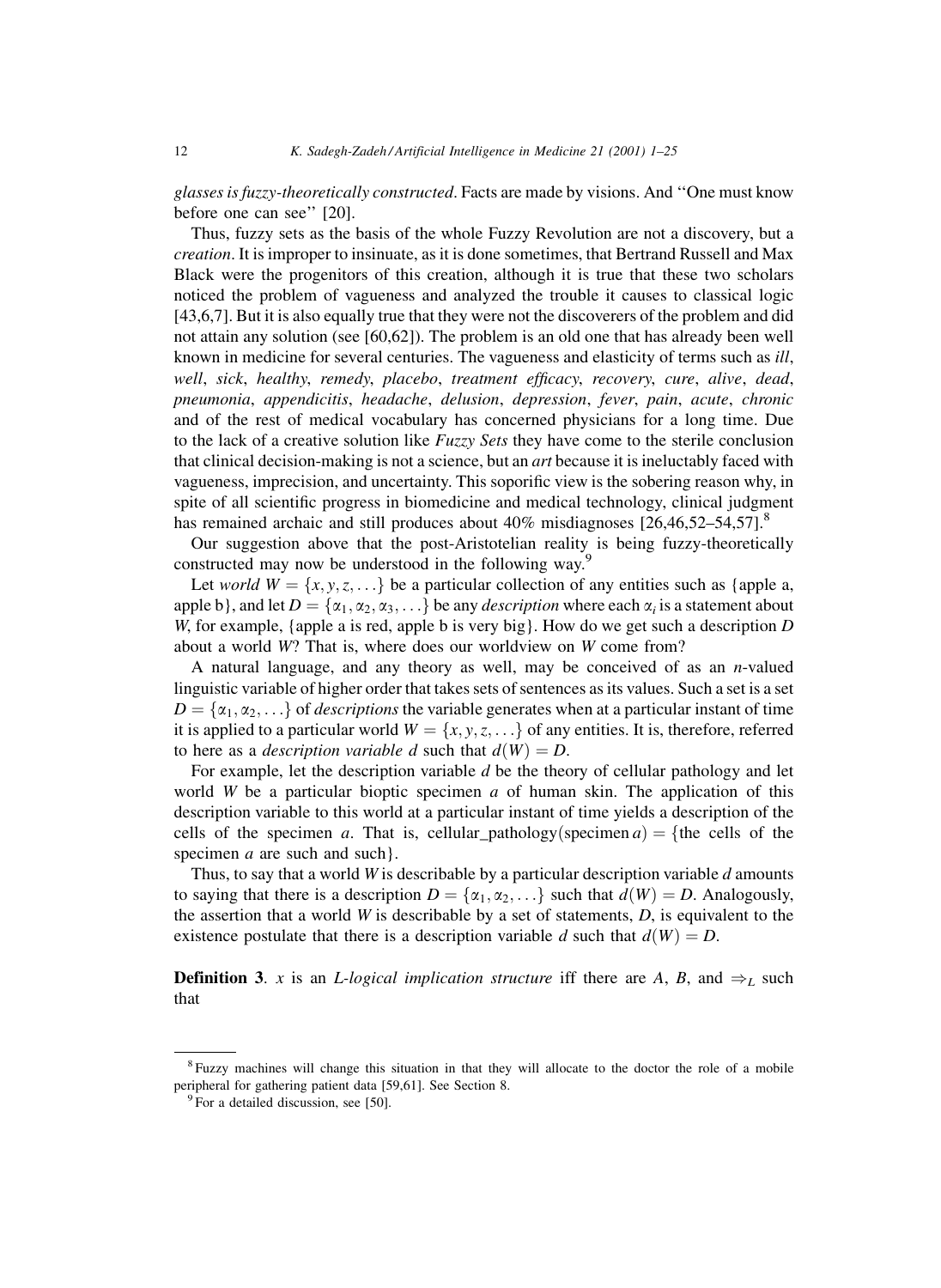- 1.  $x = \langle A, B, \Rightarrow_L \rangle;$
- 2. A and B are non-empty sets of statements;
- 3. there is a logic L such that  $\Rightarrow_L$  is its implication operator;
- 4.  $\Rightarrow L(A, \beta) \neq 0$  for each statement  $\beta \in B$ .

This definition says, in essence, that each statement in set  $B$  is to a particular extent  $L$ logically implied by set  $A$ . For example, the following triple is a classical-logical implication structure:  $\{\{All \text{ men are mortal, Socrates is a man}\}, \{\text{Socrates is mortal}\},\$  $\Rightarrow$ classical-logic). For we have

 $A = \{All men are mortal, Socrates is a man\},\$  $B = \{S$ ocrates is mortal $\}$ .

 $\Rightarrow_L=\Rightarrow_{\text{classical}-\text{logic}}$ 

 $\Rightarrow$  classical-logic ({All men are mortal, Socrates is a man}, {Socrates is mortal}) = 1.

**Definition 4.** x is a *world description* iff there are  $W$ ,  $D$ , and  $d$  such that

- 1.  $x = \langle W, D, d \rangle$ ;
- 2. W is a non-empty set of any entities, called a `world';
- 3. D is a set of statements;
- 4. *d* is a description variable such that  $d(W) = D$ .

For instance, the following triple is a world description:  $\{\{\text{apple a, apple b}\}, \{\text{apple a is red},\}$ apple b is very big}, ordinary language $\rangle$ .

**Definition 5.** x is a d-theoretical cum L-logical world iff there are W,  $D_1$ ,  $D_2$ , d, and  $\Rightarrow_L$ such that

- 1.  $x = \langle W, D_1, D_2, d, \Rightarrow_L \rangle;$
- 2.  $\langle W, D_1 \cup D_2, d \rangle$  is a world description;
- 3.  $\langle D_1, D_2, \Rightarrow_L \rangle$  is an *L*-logical implication structure.

Such a *world* emerges in that the description variable d generates a set  $D_1$  of statements on W as antecedents, and the logic L produces their consequences,  $D_2$ . For example, the following pentuple (1) is a fuzzy set-theoretical cum fuzzy-logical world:

$$
\langle \{\text{apple a, apple b}\},\
$$
  
\n
$$
\{\text{apple a is red, apple b is very big}\},\
$$
  
\n
$$
\{\text{apple b is big}\},\
$$
  
\n
$$
\{\text{fuzzy set theory}, \Rightarrow_{\text{FL}}\}.
$$
  
\n(1)

It is not a circuit-theoretical cum classical-logical, or a moral-theoretical cum deonticlogical world. Set  $D_1 = \{ \text{apple a is red, apple b is very big} \}$  fuzzy-logically implies each element of set  $D_2 = \{ \text{apple } b \text{ is big} \}.$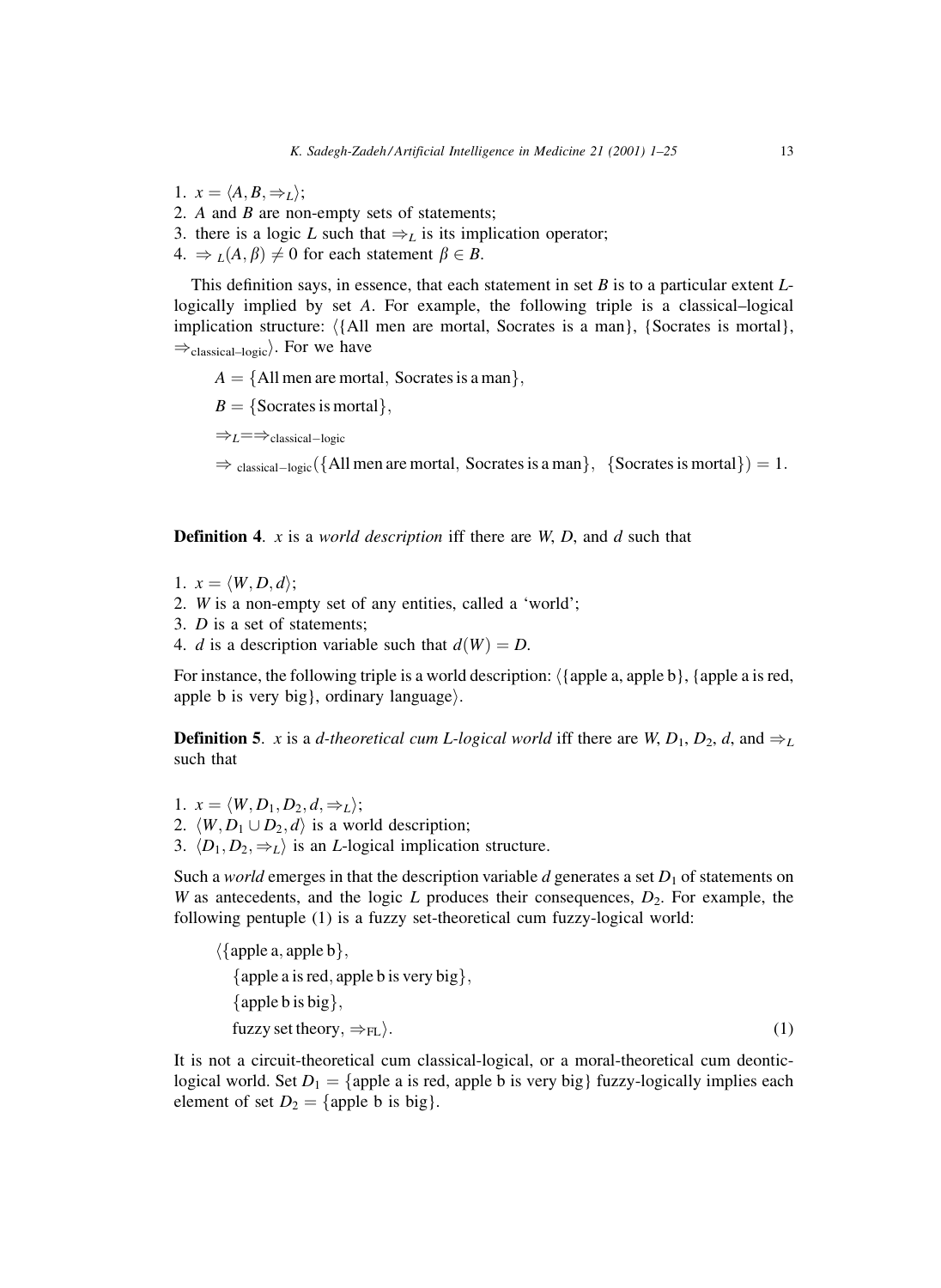Given a d-theoretical cum L-logical world of the form  $\langle W, D_1, D_2, d, \Rightarrow_L \rangle$  and a d'theoretical cum L'-logical world of the form  $\langle W', D'_1, D'_2, d', \Rightarrow_L \rangle$ , we call them equivalent if  $W = W'$  and  $D_1 = D'_1$  and  $D_2 = D'_2$ .

**Definition 6.** W is a *basic world* iff there is a supplement  $\langle D_1, D_2, d, \Rightarrow_L \rangle$  such that W is extendible to a d-theoretical cum L-logical world  $\langle W, D_1, D_2, d, \Rightarrow_L \rangle$ .

With regard to our last example, the pair {apple a, apple b} constitutes a basic world since there is a supplement that may extend it to the fuzzy set-theoretical cum fuzzy-logical world (1) above. Obviously no world equivalent to this one is accessible from that basic world by Newtonian mechanics cum classical logic, circuit theory cum probability calculus, quantum theory cum quantum logic, botany cum intuitionistic logic, and the like.

To give real-world examples, let us call the ordinary world of our common perceptions we live in, our lifeworld  $W_0$ . Now, consider areas such as fuzzy control, fuzzy knowledge engineering, fuzzy neurocomputing, computing with words, fuzzy pattern recognition, fuzzy image processing, or fuzzy technology in general. This technology provides innumerable supplements of the form  $\langle D_1, D_2,$  fuzzy theory,  $\Rightarrow_{\text{FI}}$  which enable us to make fuzzy-theoretical cum fuzzy-logical worlds of the structure

 $\langle W_0, D_1, D_2, \text{ fuzzy theory}, \Rightarrow_{FL} \rangle$ 

out of our lifeworld  $W_0$ . There are no competing supplements providing equivalent worlds. This we call fuzzy-theoretical worldmaking. The post-Aristotelian reality is a construct of fuzzy-theoretical worldmaking.<sup>10</sup>

Given a worldmaking of the structure  $\langle W_0, D_1, D_2, d, \Rightarrow_L \rangle$ , its d-theoretical and L-logical apparatus  $\langle d, \Rightarrow_L \rangle$  is a conceptual framework that provides a description  $D_1 \cup D_2$  of the basic world  $W_0$ . Due to differing ontologies they induce (see Section 3), different conceptual frameworks generate different world descriptions which may or may not be equivalent. Usually they are not. In any case, a conceptual framework cf =  $\langle d, \Rightarrow_L \rangle$  that by operating upon a basic world  $W_0$  constructs a new world  $W = D_1 \cup D_2$  may be viewed as an operator termed a *worldmaking operator* such that  $cf(W_0) = W = D_1 \cup D_2$ . Disciplinary matrixes, theories, and methodologies are worldmaking operators.

By applying different worldmaking operators it is of course *possible* to make out of a basic world  $W_0$  any of the innumerable, imaginable worlds  $W_1, W_2, \ldots, W_{i+1}$  which may, therefore, be called *possible worlds*. A possible world  $W<sub>i</sub>$  is accessible from another world  $W_i$ ,  $i \geq 0$ , if there is a worldmaking operator cf such that cf( $W_i$ ) =  $W_j$ . A cf-construct such as  $W_i$  is not true or false, but simply *good, better than* or *worse than* another one. Thus, different possible worlds  $W_i$  and  $W_j$  which are accessible from a particular world  $W_0$  may be rank-ordered according to what they mean to  $W_0$ 's inhabitants with respect to a body of shared values.

For this reason, the appropriate question to ask in evaluating a conceptual framework as a worldmaking operator is not the ancient question of how much truth it generates, but the 21st century question of to where it may lead us. The ultimate measure of judgment on

 $10$  For a reconstruction of 'reality' as a linguistic variable, see [62]. The inspiration for my 'worldmaking' view has come from Nelson Goodman's works [23,24]. For details, see [50].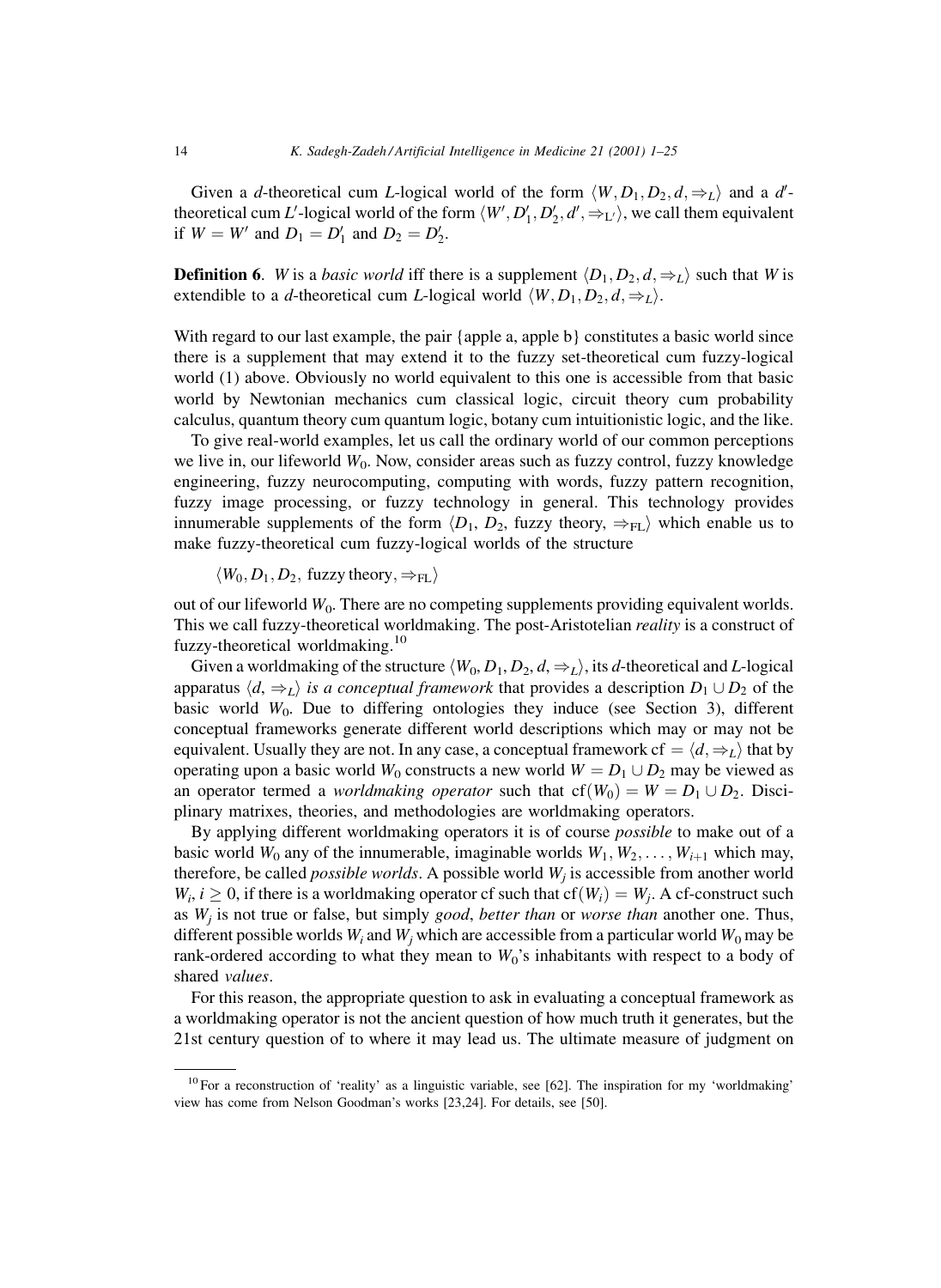conceptual frameworks is not mathematics, logic, epistemology or any veritology, but ethics and esthetics, i.e. not the first Kantian question "What can I know?", but the second one: "What shall I do?". Why shall I prefer action A to action B to bring about world  $W_A$ rather than world  $W_{\rm B}$ ? ([49], p. 16).

From this perspective, the initial hostilities towards fuzzy theory may now appear as symptomatic of an unworldly precisionism that is primarily interested in precision and in producing precise worlds, but not in whether or not they are of any relevance and usefulness to anyone other than their producers.

Reflecting this tradition, Professor Rudolf Kalman — one of the foremost contributors to system theory and control  $-$  had this to say about my work in 1972:

I would like to comment briefly on Professor Zadeh's presentation. His proposals could be severely, ferociously, even brutally criticized from a technical point of view. This would be out of place here. But a blunt question remains: Is Professor Zadeh presenting important ideas or is he indulging in wishful thinking? No doubt Professor Zadeh's enthusiasm for fuzziness has been reinforced by the prevailing political climate in the  $US$   $\sim$  one of unprecedented permissiveness. 'Fuzzification' is a kind of scientific permissiveness; it tends to result in socially appealing slogans unaccompanied by the discipline of hard scientific work and patient observation. Let me say quite categorically that there is no such thing as a fuzzy scientific concept, in my opinion.

In a similar vein, a colleague of mine, Professor William Kahan, commented in 1975:

Fuzzy theory is wrong, wrong, and pernicious. I can not think of any problem that could not be solved better by ordinary logic. What Zadeh is saying is the same sort of things `Technology got us into this mess and now it can't get us out'. Well, technology did not get us into this mess. Greed and weakness and ambivalence got us into this mess. What we need is more logical thinking, not less. The danger of fuzzy theory is that it will encourage the sort of imprecise thinking that has brought us so much trouble ([98], p. 812).

Strict adherence to precisionism regardless of its consequences is due to a long-standing laissez-faire and asocial ethics in science. Scientists are not taught to consider and evaluate the social significance of their own actions. It is well known that usually their ethics is confined to the publish or perish principle. For example, a vast number of quantitative inquiries have been and continue to be made in psychology and medicine into human behavior, human diseases, human body and physiology, etc. In a world abundant in poverty and suffering the researchers and research funding agencies waste human resources while neglecting the fact that their harvests fade away within the same year merely on the ground that competing investigations report different results, e.g.  $\theta$  the intensity of the variable X in the population  $Y$  is not 0.003, but 0.003001'.

Given the deeply entrenched tradition of scientific thinking which equates the understanding of a phenomenon with the ability to analyze it in quantitative terms, one is certain to strike a dissonant note by questioning the growing tendency to analyze the behavior of humanistic systems as if they were mechanistic systems governed by difference, differential, or integral equations.... Essentially our con-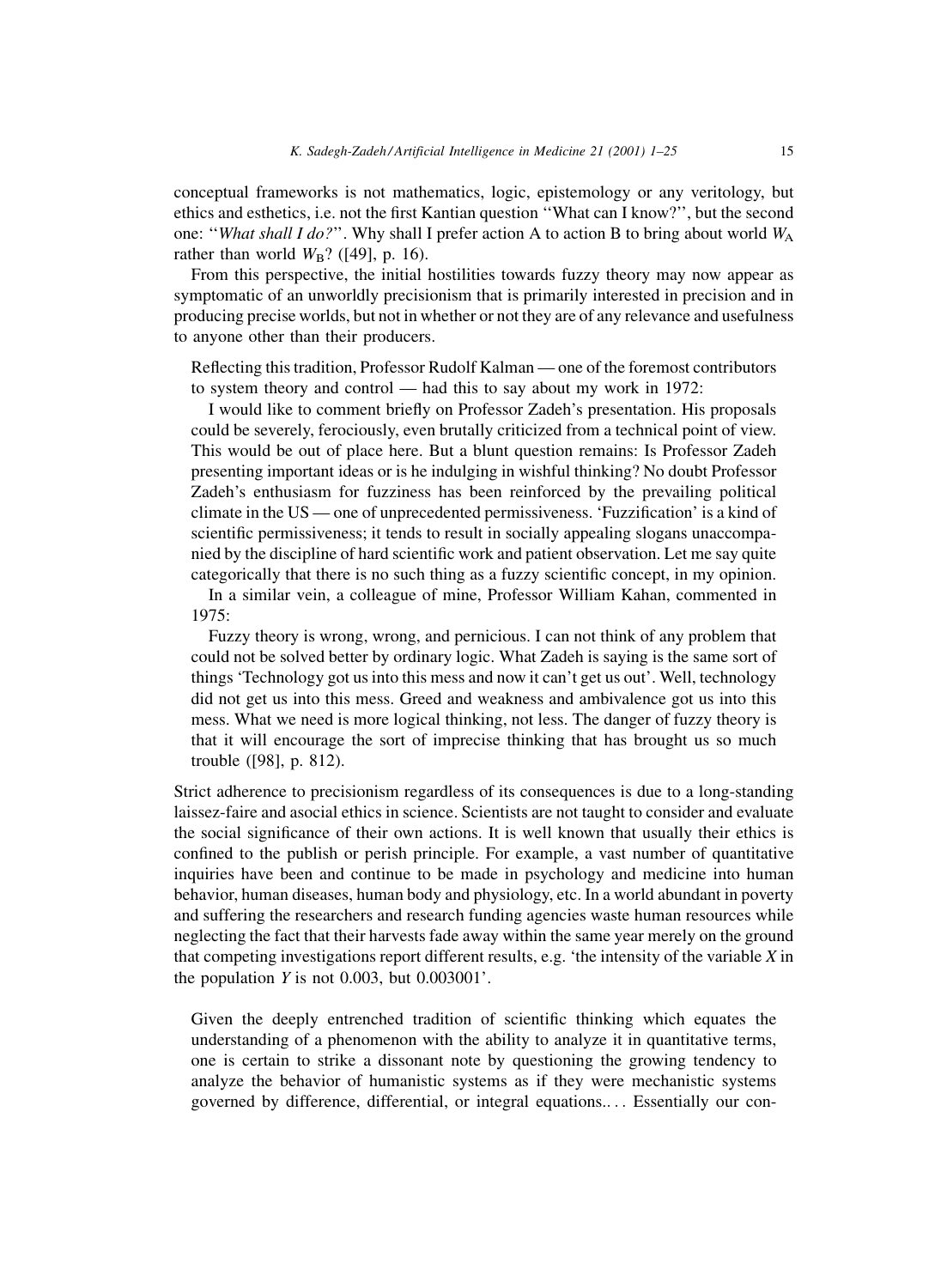tention is that the conventional quantitative techniques of system analysis are intrinsically unsuited for dealing with humanistic systems or, for that matter, any system whose complexity is comparable to that of humanistic systems. The basis for this contention rests on what might be called the *principle of incompatibility*. Stated informally, the essence of this principle is that as the complexity of a system increases, our ability to make precise and vet significant statements about its behavior diminishes until a threshold is reached beyond which precision and significance (or relevance) become almost mutually exclusive characteristics. It is in this sense that precise quantitative analyses of the behavior of humanistic systems are not likely to have much relevance to the real-world societal, political, economic, and other types of problems which involve humans as individuals or in groups ([81], p. 28).

#### 6. The ontology of fuzziness

Despite the skeptics' resistance it is more and more being acknowledged that fuzziness certainly exists. But there is still some controversy about whether it is a subjective characteristic of human beings or an objective feature of the `reality out there'. Now that fuzzy theory has come of age, the fruitless debate on this naïve question may be closed. Fuzziness is ubiquitous. Open your eyes, and you will see it everywhere.

Interestingly, the incompatibility principle above combines both aspects of fuzziness, its subjective and objective sources, in a single statement. We will demonstrate that the statement belongs to the same class as the Heisenberg uncertainty principle  $\Delta p \cdot \Delta q \ge h/2\pi$ . Like the latter, it conjoins two incompatible variables and has the structure of a Cauchy-Schwarz inequality  $a \cdot b \geq c$ <sup>11</sup>

To this end, let us first arrange some terminology. Given any object 'sys' of any complexity and any individual  $x$ , we write:

 $pre(sys, x) \equiv degree of *precision* of statements about sys made by x$ 

 $sig(sys, x) \equiv degree of significance of statements about sys made by x$ 

 $compl(sys) \equiv degree of *complexity* of sys$ 

 $\omega \equiv$  a constant (see below).

Our reconstruction of the principle is the following Zadeh incompatibility principle 1:

$$
\frac{1}{\text{pre(sys, } x)} \times \frac{1}{\text{sig(sys, } x} \ge \frac{1}{\text{compl(sys)}} \omega \tag{Zadeh IP-1}
$$

Since all of us wish 'always to make maximally significant statements' about a system that we study, hold sig(sys,  $x$ ) constant at an appropriate level. First, whenever compl(sys) increases, and thus, lowers the fraction at the right hand side, the increase in pre(sys,  $x$ )

<sup>&</sup>lt;sup>11</sup> Here we have only presented the formal skeleton of the Cauchy-Schwarz inequality. For an interesting and inspiring interpretation of the Heisenberg uncertainty principle as a Cauchy-Schwarz inequality, see ([31], p. 114). There are also other interesting and inspiring interpretations, e.g. [66,67].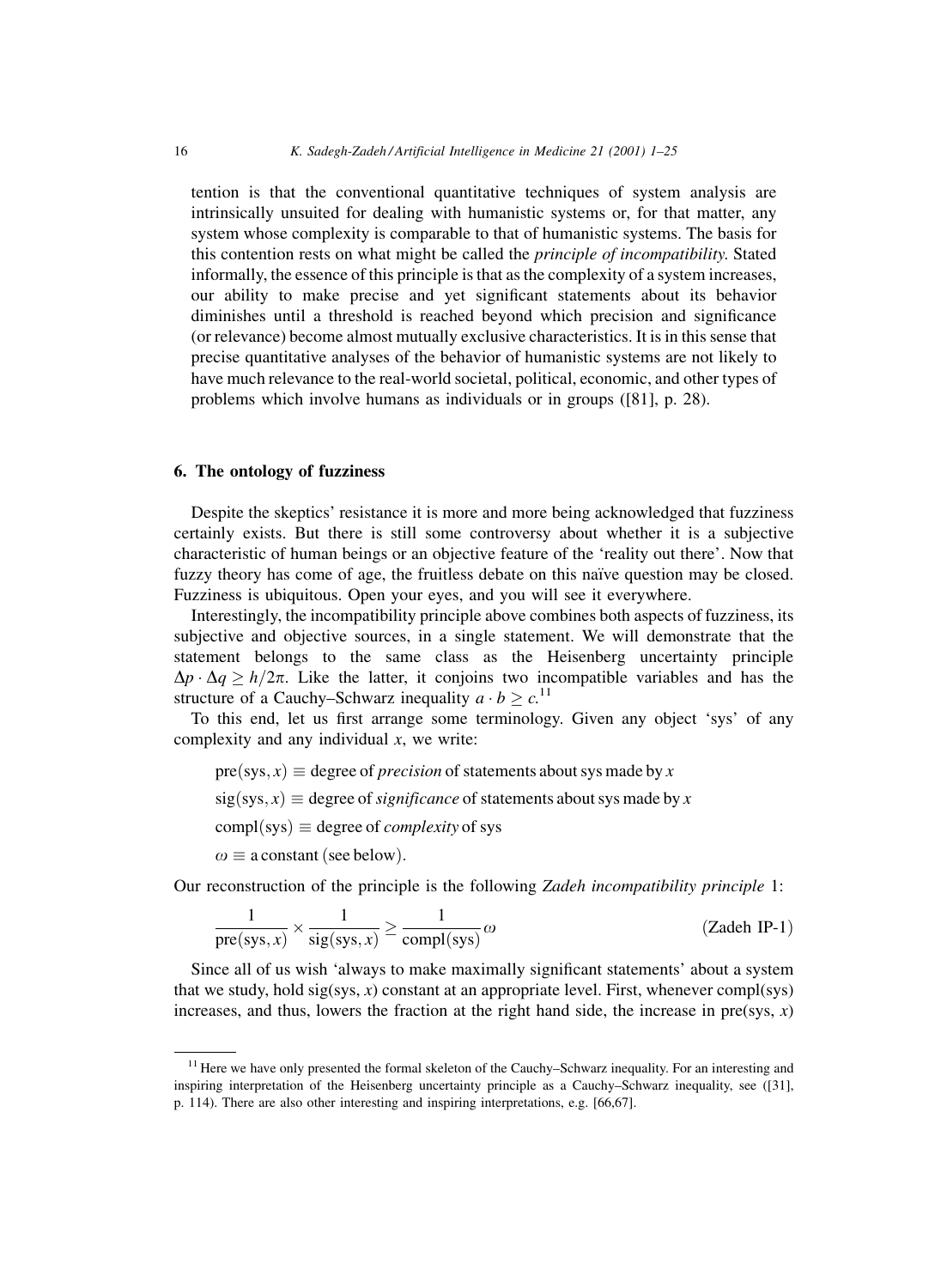must be limited and even reversed to maintain the inequality. That is, the compatibility between complexity and precision is limited. Second, in the case of constant compl(sys), precision pre(sys, x) and significance sig(sys, x) are incompatible in that they cannot be simultaneously maximized. Increasing precision lowers significance and vice versa.

Note that the Zadeh IP-1 is a heuristic observation about human ability in coping with complexity. It is not an empirical–statistical statement like the Heisenberg uncertainty principle. But it may be tested empirically. The functions pre and sig would then have to be interpreted as random variables to measure their variances in populations of human observers. Also the constant  $\omega$  could then be empirically identified.

In essence, Zadeh IP-1 implies a second, informal version that may be expressed as follows:

In a world of high complexity precision is undesirable if significance is desired

Zadeh IP-2

By substituting 'fuzziness' as an antonym for 'precision' in IP-2 we obtain a Zadeh compatibility principle:

In a world of high complexity fuzziness is desirable if significance is desired

Zadeh CP

The last two Zadeh principles are conditional preference rules implicitly underlying fuzzy theory. They demonstrate that the question of whether or not fuzziness exists objectively and independently of human beings, is irrelevant. To comply with these principles, one will just make fuzziness to cope with the increasingly complex world. What is needed is only to know what fuzziness is. What is fuzziness? This query also need not give rise to controversial philosophies since there is a simple and uncontroversial answer, that is `see Zadeh [77,78]'. In these twin papers, fuzziness came into being in 1965 by a definition as a basis of a magnificent theory and worldmaking operator in the sense discussed above. Thus, as already was stressed in the preceding sections, it is a creation and not a discovery of a pre-existent entity. The ancillary conceptual framework has sometimes been misinterpreted obscuring its essential aspect which may be identified as follows: the definition subsumes a particular kind of structure under the label 'fuzzy set', whether they be abstract or concrete, real or unreal, natural or artificial, subjective or objective, existent or non-existent. We may shed some light on this freedom of the creator of a class by introducing the notion of a basic Zadeh structure:<sup>12</sup>

**Definition 7.**  $\xi$  is a *basic Zadeh structure* iff there are X, f, and A such that

1.  $\xi = \langle X, f, A \rangle;$ 

- 2. X is a non-empty set;
- 3. f is a function such that  $f: X \to [0, 1];$
- 4.  $A = \{(x, f(x)) | x \in X\}.$

 $12$  For a more general concept of a Zadeh structure, see [55].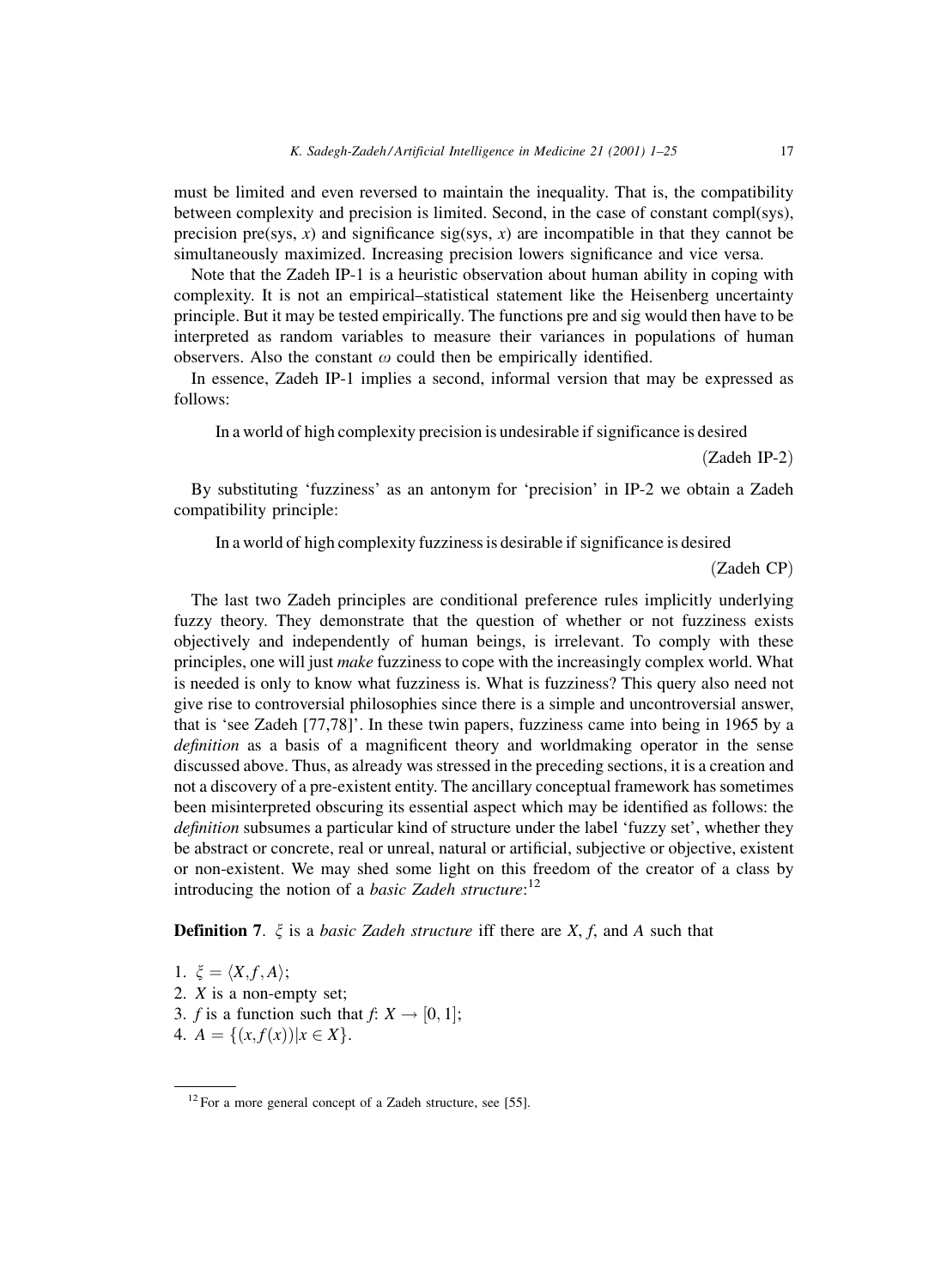**Definition 8.** A is a fuzzy set iff there are X and f such that  $\langle X, f, A \rangle$  is a basic Zadeh structure.

Concerning the ontological question of whether or not there are fuzzy sets, Definition 8 above is absolutely neutral and does not claim or imply anything. It does something more important, however. It *determines* the post-definitional era in that anything in the 'reality out there' that may accord with the definition will be categorized as a fuzzy set contributing to the assertion that *there are fuzzy sets*. But this being is not independent of the concept creator because in his definition he requires a function f that according to Definition 7 maps the base set  $X$  to the unit interval. Functions and mappings do not exist in the 'reality out there'. They are designed by human beings. The fuzzy-theoretical description of the `reality out there' and the patterns delineated therein thus appear as human constructs. Descriptum ipsum constructum.<sup>13</sup>

The entire Fuzzy Revolution originates in a definition that of course is rooted in the predefinitional life and Weltanschauung of a genius. Since the theory that was built around the definition was able to successfully cope with highly complex systems in an environment of imprecision, uncertainty, and vagueness, it proved to be a successful worldmaking operator. And since the patient also is a highly complex system in an environment of imprecision, uncertainty, and vagueness, medical sciences and clinical decision-making are one of the prominent application domains of this operator.

#### 7. Fuzzy theory in medicine

Biomedical research, so-called, comprising cytology, physiology, biochemistry and other fields usually conducted on animals, is in fact zoology and *paramedical auxiliary* and should not be mistaken for medicine. It is true that this auxiliary paramedical research is based on natural–scientific principles of inquiry and is, therefore, a natural science discipline with its own methodology.

Medicine as a healing profession, however, is not a natural science discipline. It is concerned with the health, illness, disease, therapy, life, and death of the patient as a human being, i.e. with something that is defined not by nature, but by human values, society, and culture. Accordingly, the statements that it produces and which control the behavior of the physician in diagnostic-therapeutic decision-making, are in the main conditional imperatives of the form 'If A is  $B_1$  and ... and Z is  $B_m$ , then do  $C_1 \& \ldots \& C_n$ ' where m,  $n \geq 1$ (cf. [49,52,58]). Insofar as medical thinking and practice has been concerned with this value-laden and action-theoretical subject rather than with zoology, it has taken place in a methodological vacuum until now. Medical students, doctors, and scientists have never been taught a methodology for their clinical decision-making and research simply because there is as yet no such methodology in medicine [44,52,59]. A major obstacle to its emergence and development has been the fact that medical language and knowledge are inherently and irremediably vague and, therefore, not amenable to

 $13$  Alluding to Giambattista Vico's dictum "verum ipsum factum" [72].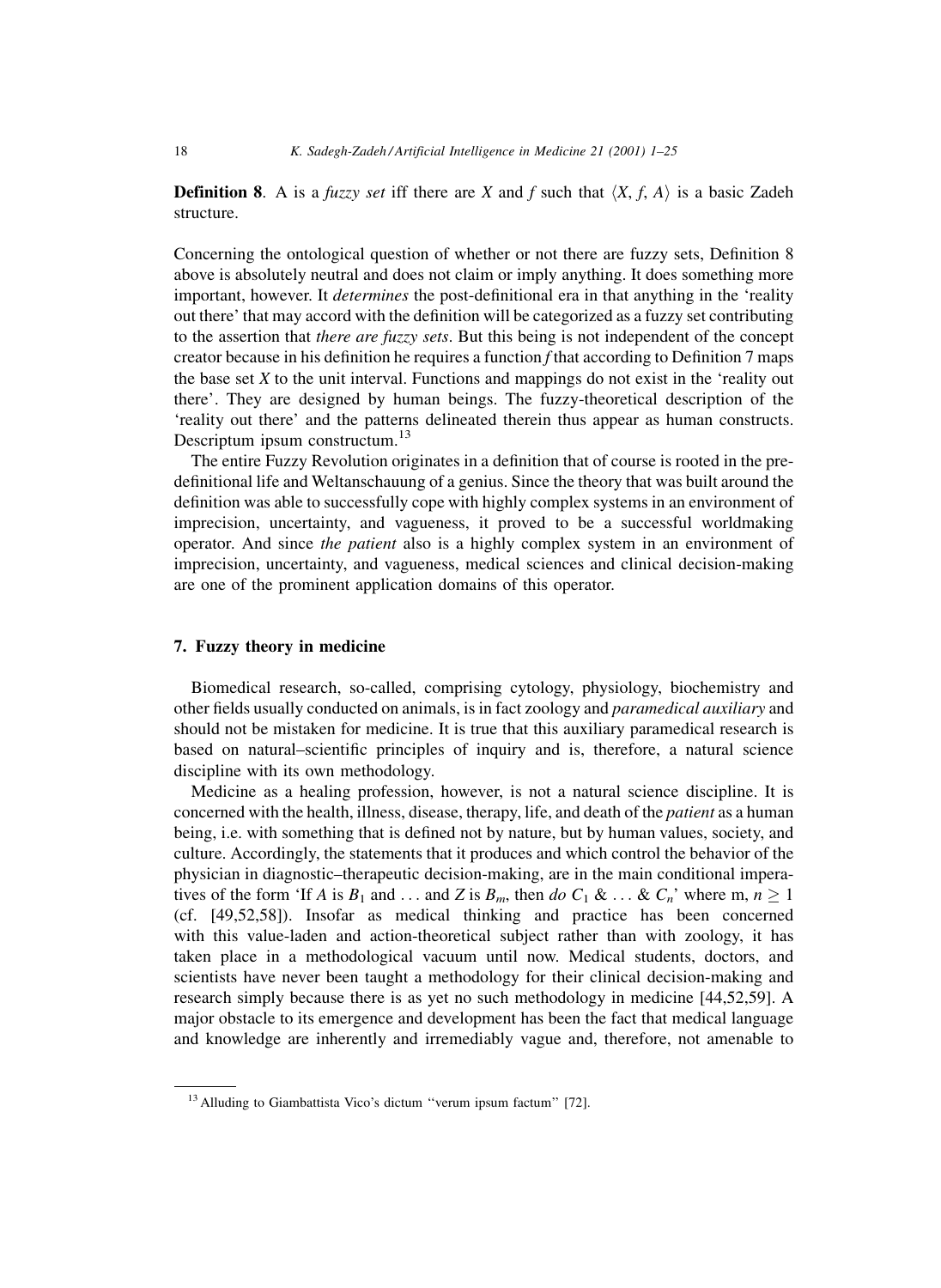traditional methodological approaches that rely on precisionism. Consider, for example, the following description of pneumococcal lobar pneumonia:

In adolescents and adults the onset is sudden and may come 'out of the blue'; but often the patient has a cold or other upper respiratory infection and rapidly becomes much more ill, perhaps with an initial rigor but always with a sharp rise in temperature, usually to  $101-103$ <sup>o</sup>F. Pleuritic pain usually develops over the affected lobe. The patient may become aware that he is breathing rapidly and certainly feels ill. Initially there may be a dry, painful cough but soon the cough becomes productive of sputum which is characteristically 'rusty' due to its content of altered blood from the foci of red hepatization; quite commonly, however, it is purulent or slightly bloodstained. It is often viscid and difficult to expectorate and this adds to the patient's pain ([39], p. 18.28).

This passage from a standard medical textbook exemplifies the usual medical language and knowledge. Replete with vague, natural language terms such as adolescent, adult, sudden, often, cold, rapidly, ill, much more ill, perhaps, rigor, usually and so on, it conspicuously demonstrates that medicine is not mathematical physics or mathematical biology. It is an inexact action field because, first, the language and knowledge of the subjects constituting this ®eld, i.e. the health care personnel and the patient, are inexact and uncertain, and second, their goals and decisions based upon that language and knowledge are imprecise and uncertain as well. Fuzzy theory has enabled us to view this ubiquitous vagueness and uncertainty in medicine as an unavoidable consequence of the complexity and continuity of the `reality out there', and to learn how to cope with it.

Seen from this new perspective, the patient as the subject of medical language, knowledge, goals, and decisions appears as a highly complex bio-psycho-moral system that is primarily governed by continuous variables [61]. Thanks to Zadeh incompatibility principles 1 and 2 above we have learned to realize that due to this peculiarity it is neither possible nor necessary to make precise every medical term and decision and thereby awkwardly make discrete the given continuum. On the contrary, the Zadeh compatibility principle CP above suggests that it is even desirable to fuzzify it, since significance is highly desired in medicine. This task is easily attainable in the following way.

The denotation of a medical term is a class of any objects or processes. The Zadeh fuzzifiability principle cited in Section 4 above will always enable us to reconstruct and treat this class as a fuzzy set. It will thus be correct and advantageous to postulate that

Everything in medicine is fuzzy (2)

rendering the entire medicine an application domain of fuzzy theory. We in medicine are grateful to Professor Lotfi Zadeh for having enabled us to establish the basic paradigm  $(2)$ and to state accordingly that about 2370 years after medicine's constitution as a discipline and profession by Hippocrates, finally *habemus methodologiam*! All logical, methodological, and epistemological problems associated with medical vagueness now appear tractable. We may, therefore, also say goodbye to invasive precisionism (cf. [47], pp. 110-111).

Thanks to (2), medicine provides fertile ground for fuzzy theory and its subtheories from fuzzy set theory to possibilistic logic to fuzzy pattern recognition to fuzzy sensors and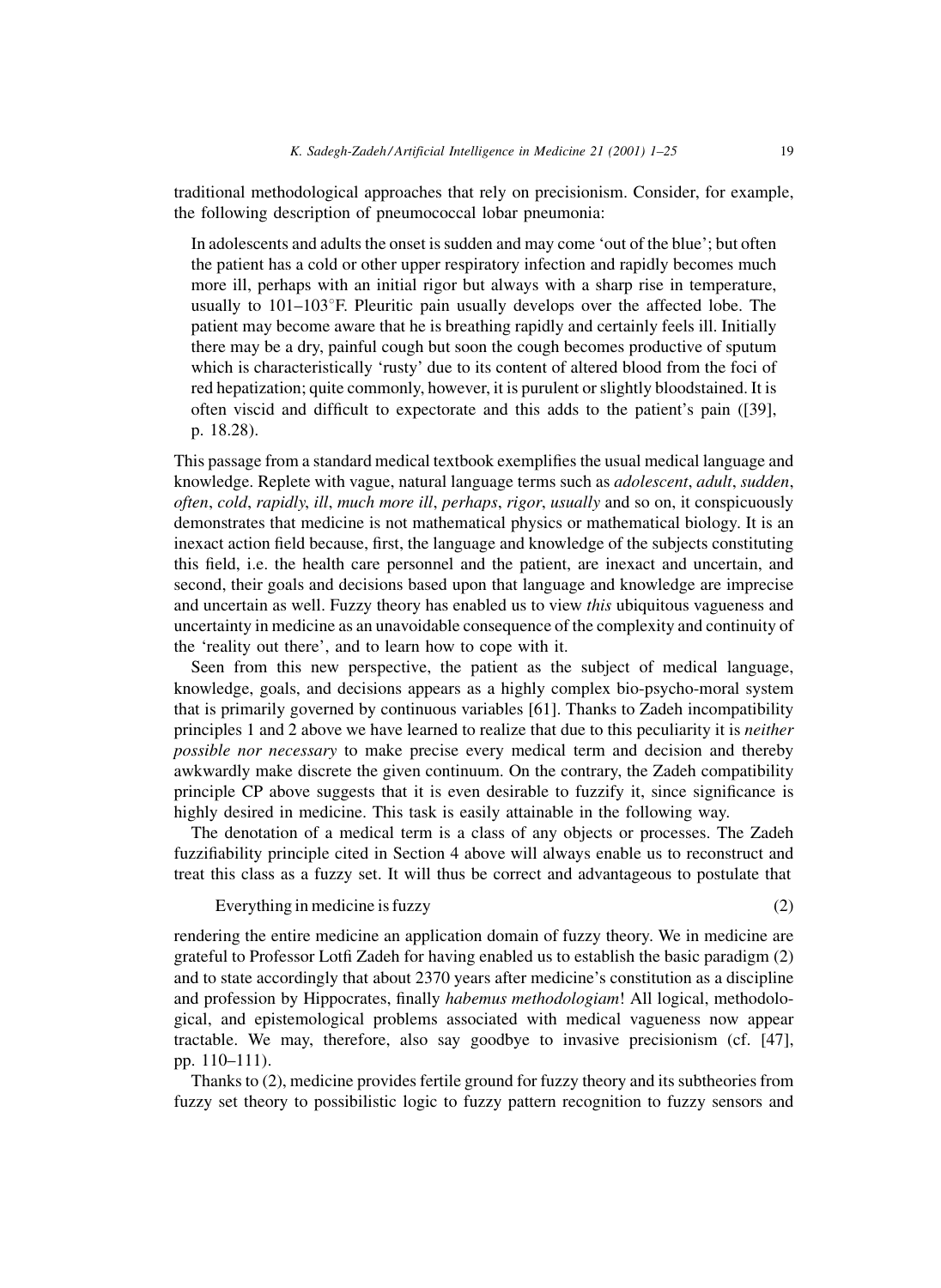automata and additional yet-to-emerge methods and techniques. All of these conceptual frameworks and technologies will serve as a welcome medical intelligence enhancing methodology. Research and practice of the following type have already advanced worldwide and may exponentially increase in the years ahead:

- Studies in the fuzzy foundations of medicine, e.g. concepts of fuzzy health, illness, disease, recovery, therapy, treatment efficacy, etc.;
- Applied fuzzy theory in all fields of medical research and practice, e.g. fuzzy anatomy, fuzzy physiology, fuzzy biochemistry, fuzzy pathology, etc.
- Fuzzy systems theory in medicine, e.g. theories of organism, consciousness, psyche, psychosomatic systems, infection systems, immune systems, etc.;
- Fuzzy signal processing, e.g. EEG, ECG, EMG, ERG;
- Fuzzy monitoring, e.g. in intensive care units;
- Fuzzy adaptive control, e.g. in anesthesia, intensive care units, therapeutic devices;
- Fuzzy image processing, e.g. in radiology, clinical anatomy, and clinical specialties;
- Fuzzy clustering, e.g. in nosology and epidemiology;
- Fuzzy pattern recognition, e.g. in genetics and genomics;
- Fuzzy organ support and prosthesis, e.g. in rehabilitation medicine;
- Fuzzy databases and data engineering, e.g. in hospitals and laboratories;
- Fuzzy analysis and interpretation of laboratory data, e.g. in pathology and clinicalchemistry laboratories;
- Fuzzy sensors in all medical domains;
- Fuzzy medical linguistics and terminology, yet to be developed;
- Fuzzy medical knowledge discovery, yet to be developed;
- Methodology of fuzzy concept and theory formation in medicine, yet to be developed;
- Fuzzy anamnestics, yet to be developed by utilizing branching questionnaires;
- Fuzzy medical knowledge engineering in every medical domain;
- Fuzzy clinical reasoning, e.g. in diagnostic-therapeutic decision-making.<sup>14</sup>

An increasingly important role in this evolution will certainly play the latter two subdomains by utilizing the core fuzzy theory, i.e. fuzzy set theory plus linguistic variables plus fuzzy logic to contribute to the development of *fuzzy artificial intelligence*.

# 8. Fuzzy artificial intelligence: FAI

Once upon a time there was a young doctor of electrical engineering who at the beginning of his scientific career published a paper on 'Thinking machines' in Columbia Engineering Quarterly half a century ago. His paper began with the following lines:

In the past five years and particularly since the publication of Wieners's Cybernetics (1948), an increasing number of scientists and laymen have become aware of a scientific development which promises to revolutionize not only many fields of science and engineering, but also our whole way of living ([75], p. 12).

 $14$  See, for example, [1,68], past issues of this journal, and the present volume.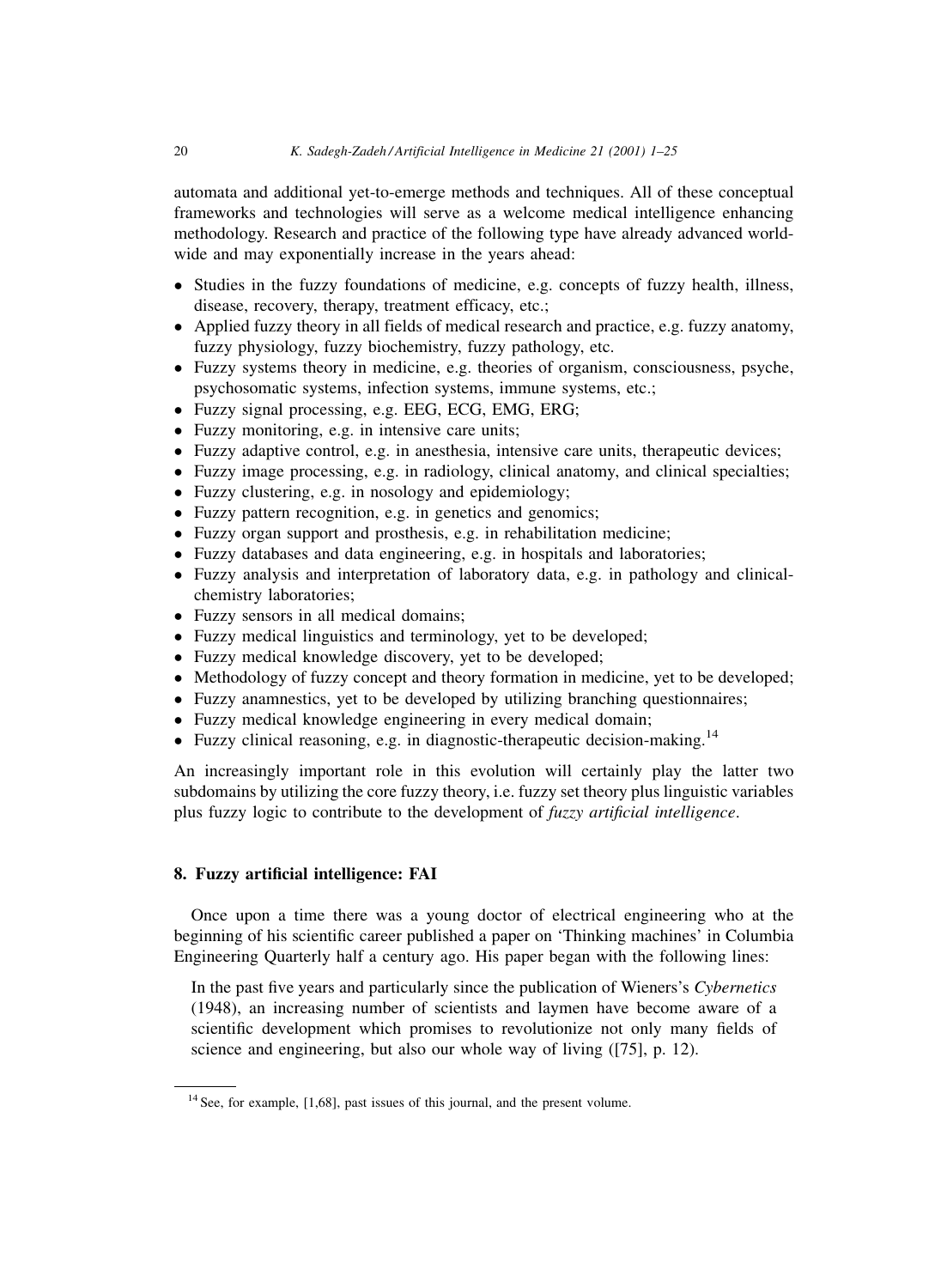Our young engineer was talking in this prognosis about the then-emerging machine capability that would later be termed 'Artificial Intelligence'. The replacement of only two words in his statement yields the present keynote:

In the past 39 years and particularly since the publication of Zadeh's Fuzzy Sets (1965), an increasing number of scientists and laymen have become aware of a scientific development which promises to revolutionize not only many fields of science and engineering, but also our whole way of living.

Placed in an engineering journal out of the philosopher's sight, the young engineer's article appeared in the same year as Alan Turing's legendary paper that dealt with the related question `Can machines think?' and was presented in a renowned philosophy journal [69]. While Turing's affirmative answer to this question has provoked the philosophers' Chinese Room argument against machine mind [63], their back-to-anthropocentrism slogan "the human mind has the upper hand over any machine'' [15,16], and an enduring debate thereon,<sup>15</sup> no philosopher has noticed yet that *thinking machines* are really about to emerge soon from within the non-Turingian AI paradigm of our young engineer. The self-assured anti-AI philosopher may then be surprised at encountering a neurofuzzy Machina Sapiens who will be able not only to think, but even to do so much as human beings do, i.e. by computing with words. $16$ 

The term 'computing with words' is a recent coinage [97-100]. But the goal and method it indicates was envisioned by our young engineer at the very inception of his fuzzy theory, particularly since the linguistic approach within which fuzzy logic emerged through treating truth as a linguistic variable  $[80-88,90,92-94]$ . As a retreat from the traditional veneration for numerical methods in the face of overpowering complexity, and based on the theory of linguistic variables and hedges, the linguistic approach states at the outset the clear "premise that the key elements in human thinking are not numbers, but labels of fuzzy sets'' ([81], pp. 28 f.). Complemented later by the theory of granulation of information and the computational theory of perceptions, it has grown into the fascinating theory of computing with words we have recently been presented with  $[98–100]$ .

Perceptions are usually described by natural language propositions such as "this apple is red'' composed of vague words. They may, thus, be handled within the linguistic approach and by means of fuzzy logic. To utilize perceptions in the reasoning process and to derive knowledge-based conclusions from their vague descriptions will, therefore, require that they be formulated in, or translated to, a fuzzy logic compatible syntax. This task is accomplished by the Generalized Constraint Language GCL [100]. The GCL is the interface between natural language and fuzzy logic. In this language, a proposition is expressed as a generalized constraint in the sense of fuzzy logic such that inferential relations between premises and conclusions may be construed as constraint propagation from the former to the latter. The rules of constraint propagation coincide with the rules of inference in fuzzy logic. Thus, with reference to computing with words as the recent AI apex of fuzzy theory we may state succinctly that fuzzy artificial intelligence is fuzzy-logic

<sup>&</sup>lt;sup>15</sup> See the Kluwer journal *Minds and Machines*, 1991 ff., and [8,17,18].<br><sup>16</sup> For a detailed theory of Machina Sapiens, see [56]. The name 'Machina Sapiens' was coined in [51].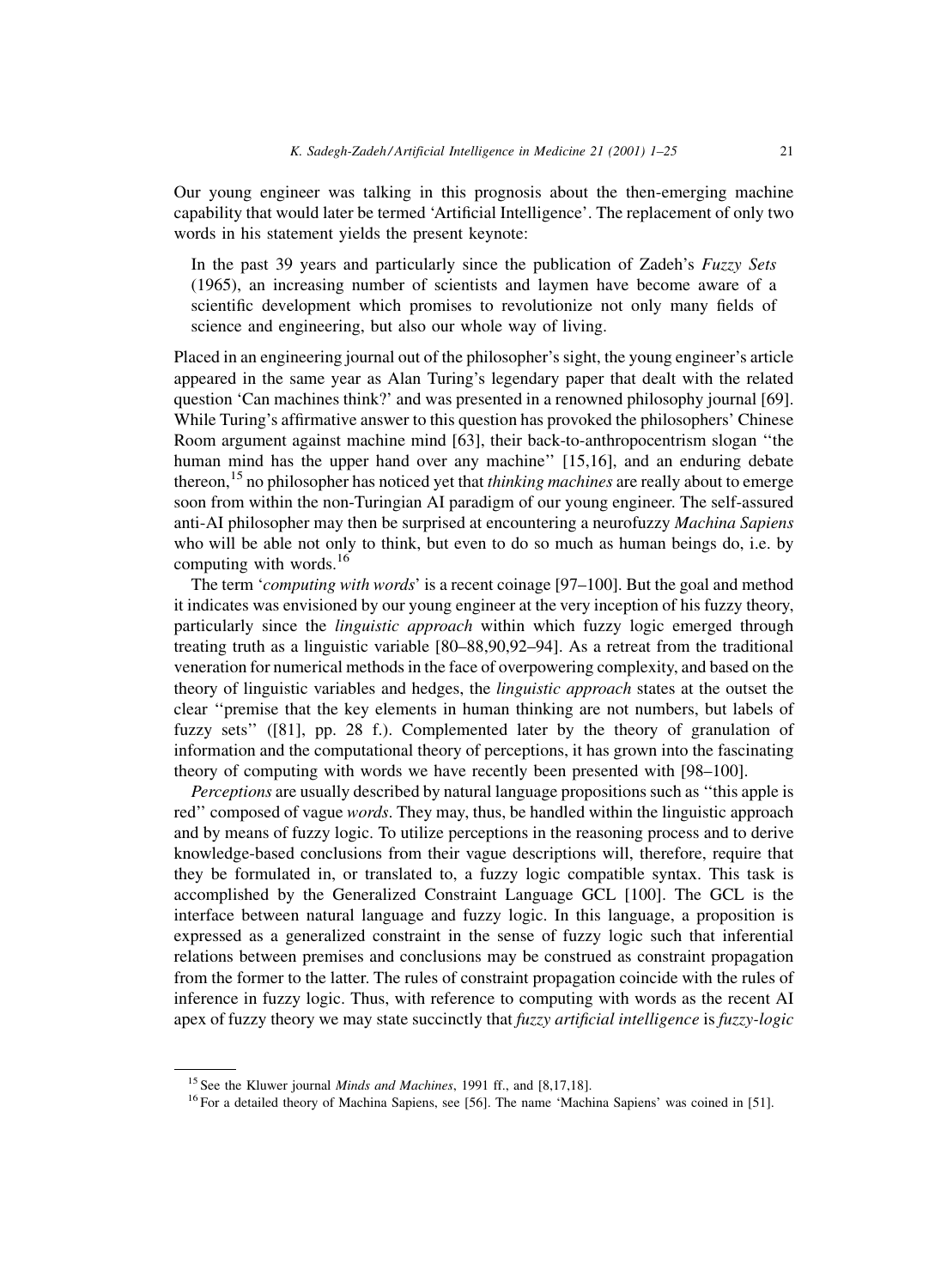*programming*. More specifically, we may postulate that  $FAI =$  perception  $+$  fuzzy knowledge base  $+$  computing with words.

Give a machine FAI plus self-perception, and you have a thinking machine (for details, see [56]). For example, a thinking machine for clinical decision support so as to reduce misdiagnoses and wrong treatment decisions. Medical knowledge-based and expert systems research in diagnostics and therapeutics may be seen as a contribution to this goal. The perceptions of such a machine may come from the physician who provides it with patient data, or they may originate in its own fuzzy sensors (see [38]).

Our young doctor of electrical engineering has thus guided us to the best way toward the thinking machine that indeed "promises to revolutionize not only many fields of science and engineering, but also our whole way of living''. And what we will render to him for the manifold gifts we have received from his work over the years is our admiration and gratitude and our anticipations for the second phase of The Fuzzy Revolution. The following pages of this volume may demonstrate that we in medicine are starting this second phase. We are pleased and feel honored to dedicate to him our works.

## References

- [1] Adlassnig KP, editor. Fuzzy diagnostic and therapeutic decision support. Wien: Österreichische Computer Gesellschaft, 2000.
- [2] Albin MA. Fuzzy sets and their applications to medical diagnosis and pattern recognition. Ph.D. Dissertation. Berkeley: University of California, 1975.
- [3] Aristotle. The Metaphysics. Books I-IX [Engl. Translation: Hugh Tredennick]. London: William Heinemann, 1961.
- [4] Arruda AI. On the imaginary logic of NA Vasil'év. In: Arruda AI, da Costa NCA, Chuaqui R, editors. Non-classical logic, model theory and computability. Amsterdam: North-Holland, 1977: 3–24.
- [5] Bellman RE, Zadeh LA. Local and fuzzy logics. In: Dunn JM, Epstein E, editors. Modern uses of multiple-valued logic. Dordrecht: D. Reidel Publishing Company, 1977: 105-51.
- [6] Black M. Vagueness. An exercise in logical analysis. Philos Sci. 1937;4:427–55.
- [7] Black M. Reasoning with loose concepts. Dialogue 1963;2:1-12.
- [8] Boden MA, editor. The philosophy of artificial intelligence. Oxford: Oxford University Press, 1990.
- [9] Carnap R. Der logische Aufbau der Welt. Berlin: Weltkreis-Verlag, 1928.
- [10] Carnap R. Logical foundations of probability. Chicago: The University of Chicago Press, 1962.
- [11] Cohen RS, Schnelle T, editors. Cognition and fact. Materials on Ludwik Fleck. Dordrecht: D. Reidel Publishing Company, 1986.
- [12] da Costa NCA. Sistemas Formais Inconsistentes. Curitiba, Brazil: Universidade Federal do Parana, 1963.
- [13] da Costa NCA. On the theory of inconsistent formal systems. Notre Dame J Formal Logic 1974;15:497– 510.
- [14] da Costa NCA. Logic and ontology. Campinas (SP): Universidade Estadual de Campinas, 1982.
- [15] Dreyfus H. What computers can't do. New York: Harper and Row, 1979.
- [16] Dreyfus H, Dreyfus S. Mind over machine. New York: Macmillan, 1986.
- [17] Fetzer JH. Artificial intelligence: Its scope and limits. Dordrecht: Kluwer Academic Publishers, 1990.
- [18] Fetzer JH, editor. Aspects of artificial intelligence. Dordrecht: Kluwer Academic Publishers, 1988.
- [19] Fleck L. Entstehung und Entwicklung einer wissenschaftlichen Tatsache. Einführung in die Lehre vom Denkstil und Denkkollektiv. Basel: Benno Schwabe, 1935 [Engl. transl. to be found in [20]. Republished in German as [21]].
- [20] Fleck L. Genesis and development of a scientific fact. Chicago: The University of Chicago Press, 1979 [Engl. transl. of [19]: Bradley F, Trenn TJ].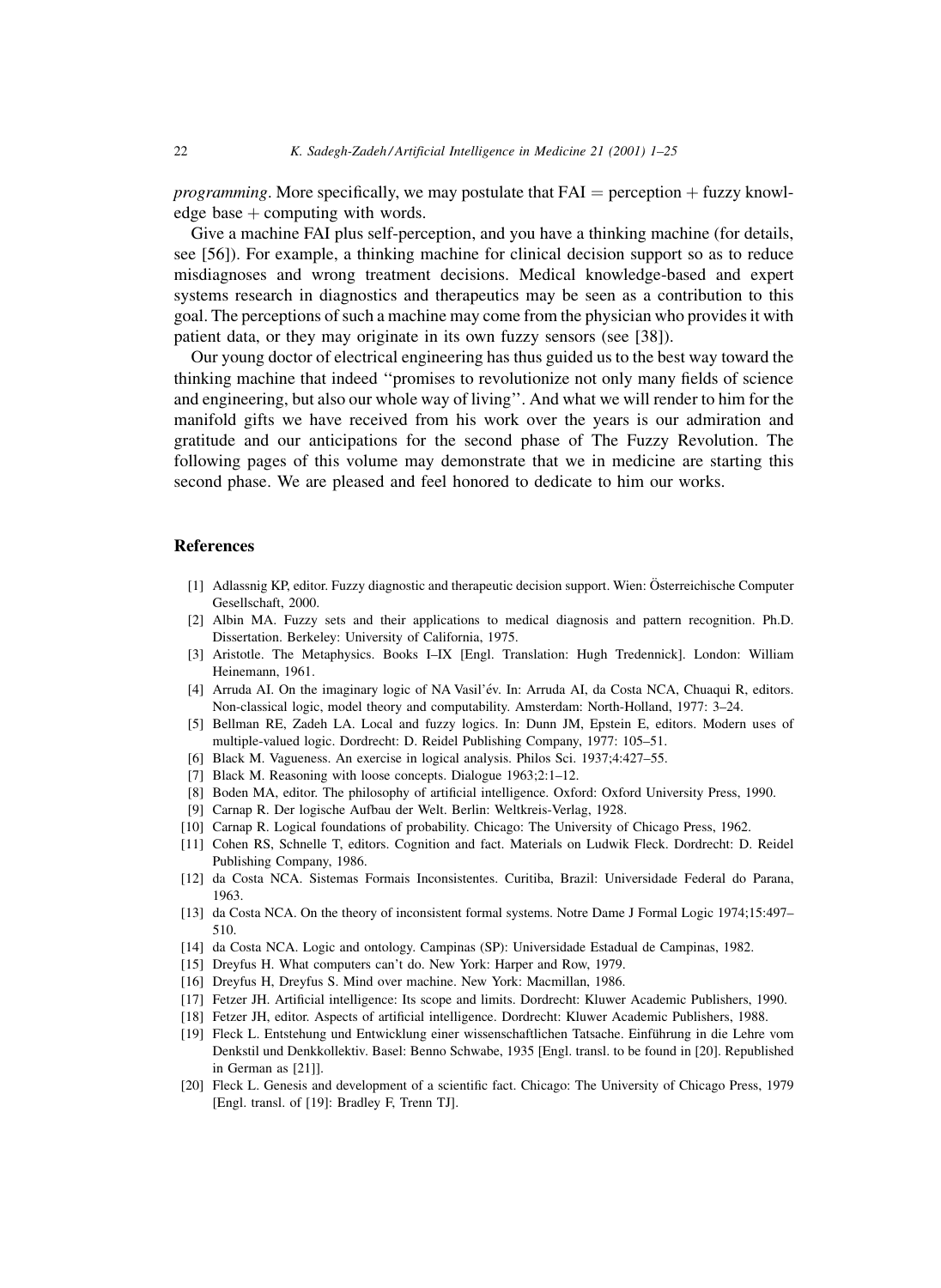- [21] Fleck L. Entstehung und Entwicklung einer wissenschaftlichen Tatsache. Einführung in die Lehre vom Denkstil und Denkkollektiv. Mit einer Einleitung herausgegeben von Lothar Schäfer und Thomas Schnelle. Frankfurt: Suhrkamp, 1980.
- [22] Fleck L. Erfahrung und Tatsache. Gesammelte Aufsätze mit einer Einleitung herausgegeben von Lothar Schäfer und Thomas Schnelle. Frankfurt: Suhrkamp, 1983.
- [23] Goodman N. Words, works, worlds. Erkenntnis 1975;9:57-73.
- [24] Goodman N. Ways of worldmaking. Indianapolis: Hackett Publishing Company, 1978.
- [25] Grana N. Logica paraconsistente. Naples: Loffredo Editore Napoli, 1983.
- [26] Gross R, Löffler M. Prinzipien der Medizin. Eine Übersicht ihrer Grundlagen und Methoden. Berlin: Springer, 1997.
- [27] Haack S. Do we need "fuzzy logic"? Int J Man-Machine Stud  $1979:11:437-45$ .
- [28] Haack S. Is truth flat or bumpy? In: Mellor DH, editor. Prospects for pragmatism: essays in memory of FP Ramsey. Cambridge: Cambridge University Press, 1980: 1-20.
- [29] Jaskowski S. Propositional calculus for contradictory deductive systems. Studia Logica 1969;24:143-57 [originally published in Polish. In: Studia Societatis Scientiarum Torunensis, Section A, 1948;I/5:55-77].
- [30] Kalmanson D, Stegall HF. Cardiovascular investigations and fuzzy sets theory. Am J Cardiol 1975;35:80±4.
- [31] Kosko B. Fuzzy thinking. New York: Hyperion, 1993.
- [32] Kraft V. The Vienna Circle. New York: Philosophical Library, 1953 [translation: Arthur Pap].
- [33] Kuhn TS. The Structure of scientific revolutions. Chicago: The University of Chicago Press, 1962.
- [34] Kuhn TS. Second thoughts on paradigms. In: Suppe F, editor. The structure of scientific theories. 2nd ed. Urbana: University of Illinois Press, 1977: 459-82.
- [35] Mamdani EH. Application of fuzzy algorithms for the control of a simple dynamic plant. Proc IEEE 1974:121:1585-8.
- [36] Mamdani EH, Assilian S. An experiment in linguistic synthesis with a fuzzy logic controller. Int J Man-Machine Stud 1975;7:1-13.
- [37] Masterman M. The nature of a paradigm. In: Lakatos I, Musgrave A, editors. Criticism and the growth of knowledge. Cambridge: Cambridge University Press, 1970: 59-90.
- [38] Mauris G, Benoit E, Foulloy L. Fuzzy sensors: An overview. In: Dubois D, Prade H, Yager RR, editors. Fuzzy Information Engineering. New York: Wiley, 1996: 13-30.
- [39] Passmore R, Robson JS. A companion to medical studies, vol. 3. Part I. Oxford: Blackwell, 1975.
- [40] Popper KR. Logik der Forschung. Wien: Springer, 1935.
- [41] Priest G, Routley R, Norman J, editors. Paraconsistent logic. Essays on the inconsistent. Munich: Philosophia Verlag, 1989.
- [42] Quine WVO. On what there is (1948). Reprinted in: From a logical point of view, New York: Harper & Row, 1963: 1-19.
- [43] Russell B. Vagueness. Aust J Psychol Philos 1923;1:84-92.
- [44] Sadegh-Zadeh K. Basic problems in the theory of clinical practice. Part 1. Explication of the concept of medical diagnosis. Metamed 1977;1:76-102 [in German].
- [45] Sadegh-Zadeh K. Graded diagnostic reasoning. Paper presented at the conference on Diagnostic Methodology, 1978 Sept 21; Hamburg University Hospital.
- [46] Sadegh-Zadeh K. On the relative avoidability and the absolute unavoidability of misdiagnoses. Wissenschaftliche Inform. 1981;7:33-43 [in German].
- [47] Sadegh-Zadeh K. Foundations of clinical praxiology. Part II. Categorical and conjectural diagnoses. Metamedicine 1982;3:101-14.
- [48] Sadegh-Zadeh K. Perception, illusion, and hallucination. Metamedicine 1982;3:159-91.
- [49] Sadegh-Zadeh K. Medicine as ethics and constructive Utopia 1. Tecklenburg: Burgverlag, 1983 [in German].
- [50] Sadegh-Zadeh K. Tractatus logico-ontologicus. Tecklenburg: Burgverlag, 1985 [2nd ed., in press].
- [51] Sadegh-Zadeh K. Machine over mind. Artif Intell Med 1989;1:3-10.
- [52] Sadegh-Zadeh K. Fundamentals of clinical methodology: 1. Differential indication. Artif Intell Med 1994;6:83±102.
- [53] Sadegh-Zadeh K. Fundamentals of clinical methodology. 2. Etiology. Artif Intell Med 1998;12:227-70.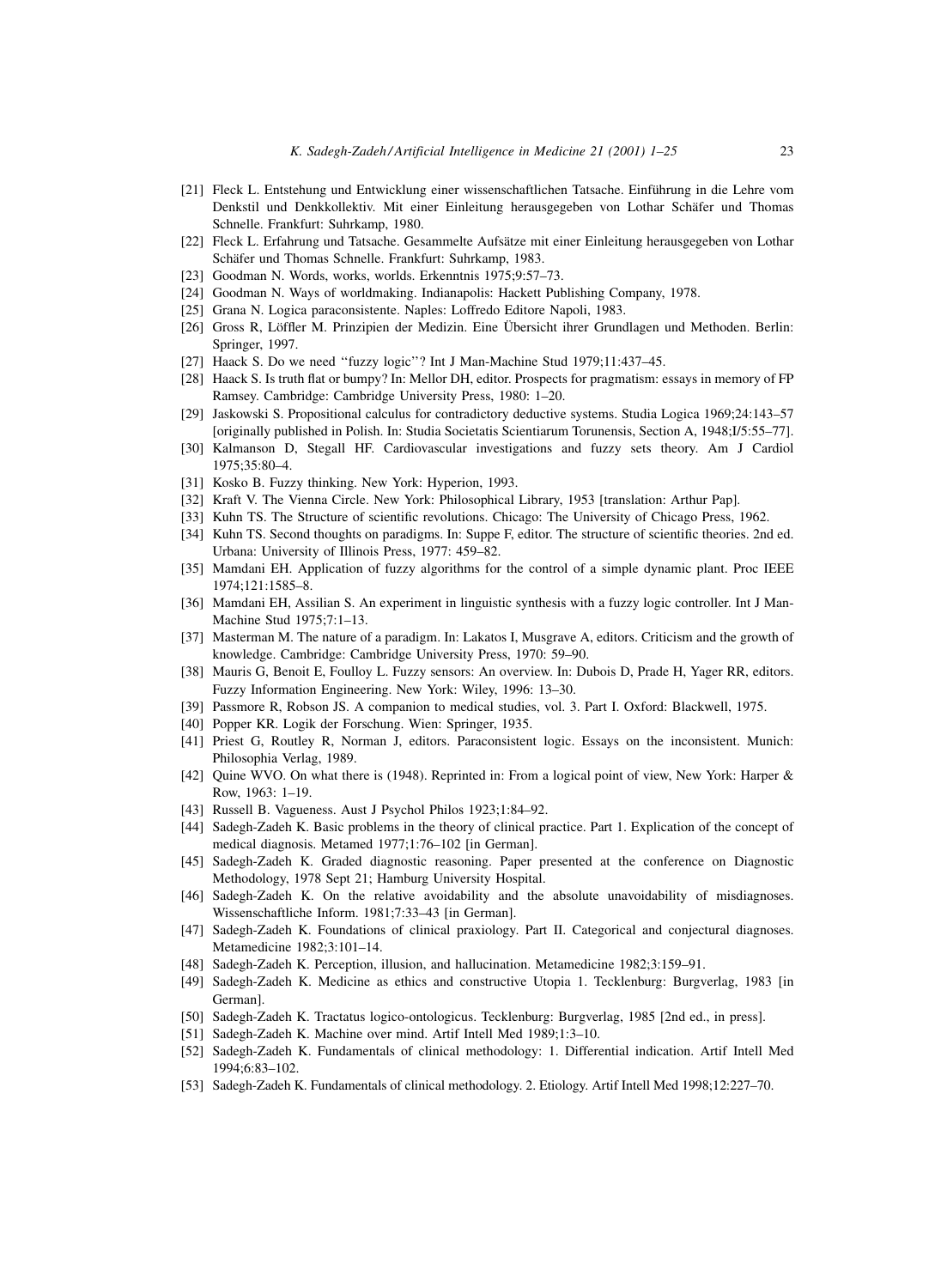- [54] Sadegh-Zadeh K. Fundamentals of clinical methodology. 3. Nosology. Artif Intell Med 1999;17:87-108.
- [55] Sadegh-Zadeh K. Advances in fuzzy theory. Artif Intell Med 1999;15:309-23.
- [56] Sadegh-Zadeh K. When man forgot thinking. The emergence of machina sapiens. Tecklenburg: Burgverlag, 2000 [in German].
- [57] Sadegh-Zadeh K. Fundamentals of clinical methodology. 4. Diagnosis. Artif Intell Med 2000; 20: 227-41.
- [58] Sadegh-Zadeh K. Fuzzy health, illness, and disease, J Med Philos 2000;25. In press.
- [59] Sadegh-Zadeh K. Theory of medicine. Manuscript, 2000.
- [60] Sadegh-Zadeh K. Fuzzy prototype resemblance categories in medicine. Artif Intell Med 2001;22. In press.
- [61] Sadegh-Zadeh K. Medicine and the patient 2001. Artif Intell Med 2001;23:  $605-38$ .
- [62] Sadegh-Zadeh K. Fuzzy metaphysics. In preparation.
- [63] Searle JR. Minds, brains, and programs. Behav Brain Sci 1980;3:417-24.
- [64] Shapere D. The structure of scientific revolutions. Philos Rev 1964;73:383-94.
- [65] Stegmüller W. The structure and dynamics of theories. New York: Springer, 1976.
- [66] Suppes P. Probability concepts in quantum mechanics. Philos Sci 1961;28:378-89.
- [67] Suppes P. The role of probability in quantum mechanics. In: Baumrin B, editor. Philosophy of science. The Delaware Seminar, vol. 2. New York: Wiley, 1963: 319-37.
- [68] Szczepaniak PS, Lisboa PJG, Kacprzyk J, editors. Fuzzy systems in medicine. Heidelberg: Physica-Verlag, 2000.
- [69] Turing AM. Computing machinery and intelligence. Mind 1950;59:433-60.
- [70] Vasiliev NA. O castnyh suzdeniah, o treugol'nike protivopoloznostej, o zakone isklucennogo cetvertogo [On particular propositions, the triangle of oppositions, and the law of excluded fourth]. Ucenie zapiski Kazan'skogo Universiteta, 1910.
- [71] Vasiliev NA. Voobrazaemaa nearistoteleva logika [Imaginary non-Aristotelian logic]. Z Ministerstva Narodnogo Prosvescenia 1912;40:207-46.
- [72] Vico G. De antiquissima Italorum sapientia ex linguae latinae originibus eruenda. Napoli, 1710 [ Engl. Translation: Matejka L, Titunik IR: On the most ancient wisdom of the Italians]. Cambridge (MA): Harvard University Press, 1988.
- [73] Wechsler H. Application of fuzzy logic to medical diagnosis. In: George E, editor. In: Proceedings of the 1975 International Symposium on Multi-Valued Logic. Long Beach (CA): IEEE Computer Society, 1975: 162±74.
- [74] Woodbury M, Clive J. Clinical pure types as a fuzzy partition. J Cybernetics 1974;4:111-21.
- [75] Zadeh, LA. Thinking machines. A new field in electrical engineering. Columbia Eng. Q. 1950;3:12–3 and  $30-1.$
- [76] Zadeh LA. From circuit theory to systems theory. Proc IRE 1962;50:856-65.
- [77] Zadeh LA. Fuzzy sets. Inform Control 1965;8:338-53.
- [78] Zadeh LA. Fuzzy sets and systems. In: Fox J, editor. System theory. Brooklyn (NY): Polytechnic Press, 1965: 29±39.
- [79] Zadeh LA. Biological application of the theory of fuzzy sets and systems. In: Proctor LD, editor. In: Proceedings of an International Symposium on Biocybernetics of the Central Nervous System. Boston: Little Brown and Co., 1969: 199-206.
- [80] Zadeh LA. A fuzzy-set-theoretic interpretation of linguistic hedges. J Cybernetics 1972;2:4-34.
- [81] Zadeh LA. Outline of a new approach to the analysis of complex systems and decision processes. IEEE Trans Syst, Man Cybernetics 1973;3:28-44.
- [82] Zadeh LA. On the analysis of large-scale systems. In: Göttinger H, editor. Systems approaches and environment problems. Göttingen (Germany): Vandenhoeck and Ruprecht, 1974: 23-37.
- [83] Zadeh LA. Fuzzy logic and approximate reasoning. Synthese 1975;30:407-28.
- [84] Zadeh LA. Calculus of fuzzy restrictions. In: Zadeh LA, Fu KS, Tanaka K, Shimura M, editors. Fuzzy sets and their applications to cognitive and decision processes. New York: Academic Press, 1975: 1-39.
- [85] Zadeh LA. The concept of a linguistic variable and its application to approximate reasoning, I. Inform Sci 1975;8:199±251.
- [86] Zadeh LA. The concept of a linguistic variable and its application to approximate reasoning, II. Inform Sci 1975;8:301-57.